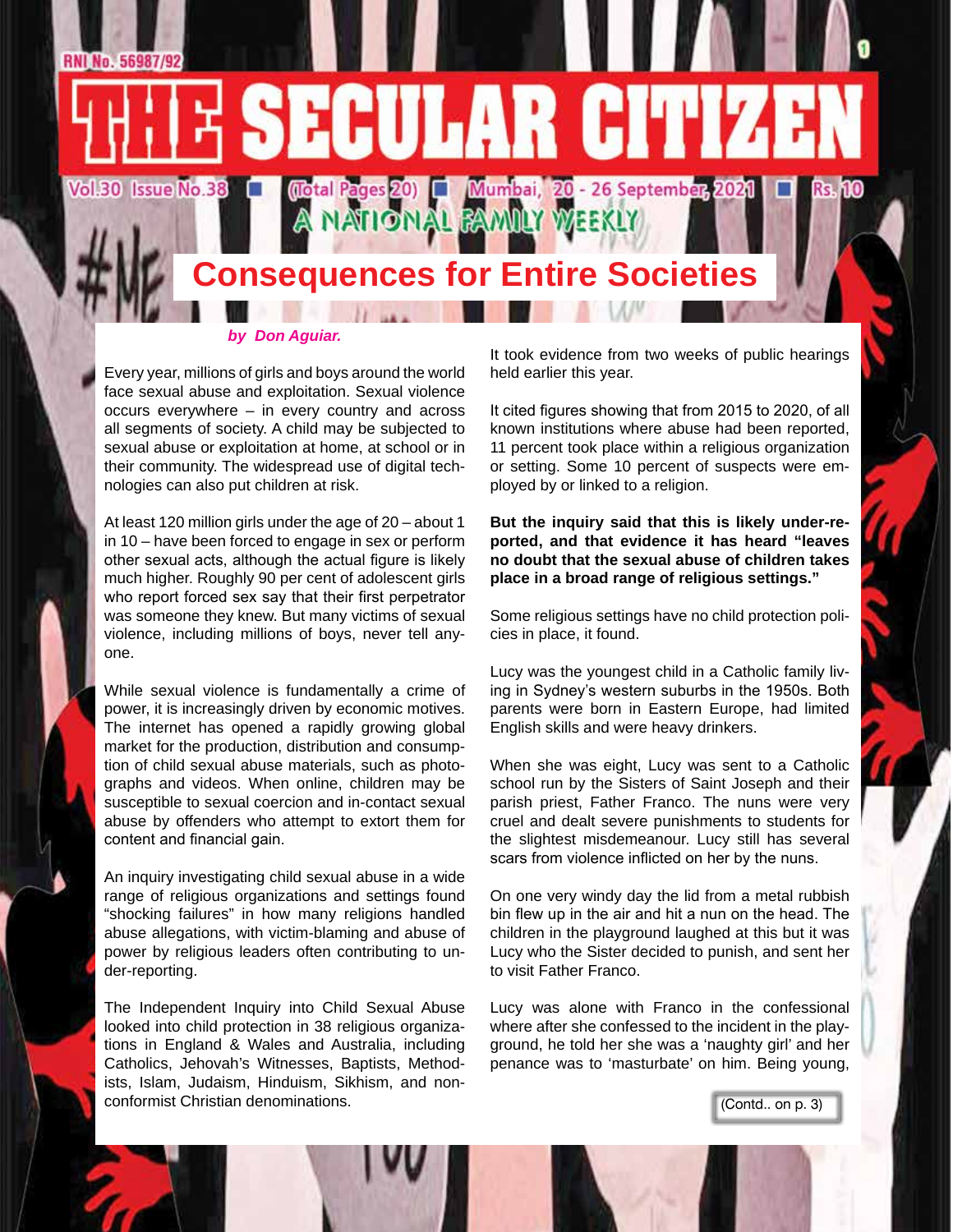### **The 'Afghani' cauldron**

After almost twenty years of presence in war torn Afghanistan, the Americans have been booted out by the same outfit which they had come to subdue post 9/11 catastrophe. To rub salt on the [raw] wounds, the Taliban had hinted that they would install their [hotchpotch] 'government' on the 20th anniversary of the 9/11 assault but thankfully did not do it. American mission was a disaster by any reckoning. They spent trillions of dollars and sacrificed thousands of its soldiers, its contractors, Af soldiers and civilians in the long and bitter confrontation making it the longest as well. The withdrawal was more humiliating than Vietnam fiasco – also a 20 year war [1955 – 1975]. Americans are ashamed.

Did the ISIS-K suicide bombing at one of the airport gates have the tacit backing of the Taliban to scare the Americans? Were US soldiers who lost their lives in the blast deceived into assembling in one place when they were supposed to be at different points? While many civilians also lost their lives in that tragedy, surprisingly no Taliban soldier became a victim in that blast. Did they make sure that they remained away from the blast site? All the roads to the airport were blocked by the Taliban and did not allow civilians to reach the airport but the suicide bomber [perhaps without checking his vehicle] was allowed safe passage. These are the questions Taliban will have to answer if they really want the world to give them legitimacy and recognition. Except China and Pak nobody else trusts them.

By the time this piece is published, the Taliban would have put in place a 'government' to run the affairs of the country which has multiplicity of groups, terror outfits and warlords exercising their influence over different pockets. This dispensation will obviously have the blessings of Pakistan which has played a key role thus far and will wield immense influence on the so called government. The Americans have left a legacy of huge military arsenal and other vehicles and a readymade air force behind [by choice or by compulsion] which will keep the new government armed handsomely to carry out its agenda .It must be remembered that Pakistan had assured them of support and training which means the Taliban militia will be trained to fly the aircrafts,

### **VIEWS on NEWS**

helicopters etc which are 'gifted' by the Americans. This is one aspect the Indian government needs to be wary about. ISIS-K too will have Taliban support as the frustrated radical cadres of Taliban [in Af and Pak] have formed this deadly group which if unleashed [as proxy] will spell headaches for the Indian establishment in the volatile and restive Kashmir region. Ironically Taliban took control of Afghanistan on India's 75th Independence Day

The Afghan women who tasted Taliban rule earlier are mortally terrified and rightly so. Their exploitation has started and the world is watching helplessly. Their future is bleak and frightening. With the American security cover, India invested a few billion dollars in the reconstruction of Afghanistan and since its people benefitted in the process, they are grateful. Even assuming that the Taliban wants good relations with India, including border trade, it is doubtful if Pakistan and China will be at ease with such an idea. They want to control Afghanistan and not give any space to India. India's concerns and worries will be multiplied with Pakistani deep state; with terrorist groups in Afghanistan which can play havoc in the sensitive border regions. An unhappy China [with the Quad threa] will only be too pleased to give the Taliban support through veto option in the UN. India has been feeling elated after the Balakot mission but Pakistan is only waiting to settle scores and the situation in Afghanistan has given them that opportunity on a platter. India needs to tread with utmost caution. Failed Americans wherever they intervened may not be of much support to India since their own national interest supersedes everything else. Will Pakistan have the last laugh?

\*\*\*\*\*

### **Mamata v/s BJP [2.0]**

The Election Commission [EC] has announced the by-election in Bengal which has given an opportunity to the Chief Minister Mamata Didi to contest the same and save her chair. Unfortunately she lost the assembly election seat to her one time confidant Suvendu Adhikari by a small margin. Now the battle lines are being drawn for a fresh bout which the BJP seems to have accepted



defeat. They cleverly shielded their top Bengali leaders and decided to field Priyanka Tibrewal [a lawyer fighting the post election riot cases] to face the CM. In doing so, the BJP is telling the world that it is fighting this seat on the issue of post assembly election riots. Only second rung central leaders are named to campaign for this by-election – again shielding the top brass from another ignominy at the hands of this puny and fragile woman who humiliated the likes of Amit Shah and Narendra Modi among others.

The BJP candidate has already conceded that she can win only if there is free and fair election. In saying so, she has cast doubts on the ability of the EC to conduct free and fair the polls. It is going to be a Herculean task for the BJP to defeat the sitting CM so soon after the handsome victory for her party. Anti-incumbency did not matter last time so it will have no impact this time since her new term is just a few months old. A few MLAs who had won on BJP tickets have crossed over to TMC in a major jolt to the BJP. If Mamata wins this contest, more such MLAs will line up to join her party just as elsewhere Congressmen line up to join the BJP bandwagon.

One wonders why the top BJP brass is being kept away from campaigning against the CM. They ought to have deployed their best Generals [especially Amit Shah] for this war and try and defeat her. By insulating them, the BJP has conceded that the entire might of the party cannot take on the one man [woman rather] army of Mamata Banerjee. This win, which looks certain, will catapult her on the national scene as the only tall leader to take on the mighty Narendra Modi. Hopefully, the entire opposition led by the wily Sharad Pawar will rally under her leadership if they have any hope of taking on the PM. Bengal battle will define the roadmap for the more exciting contests beginning with the UP elections.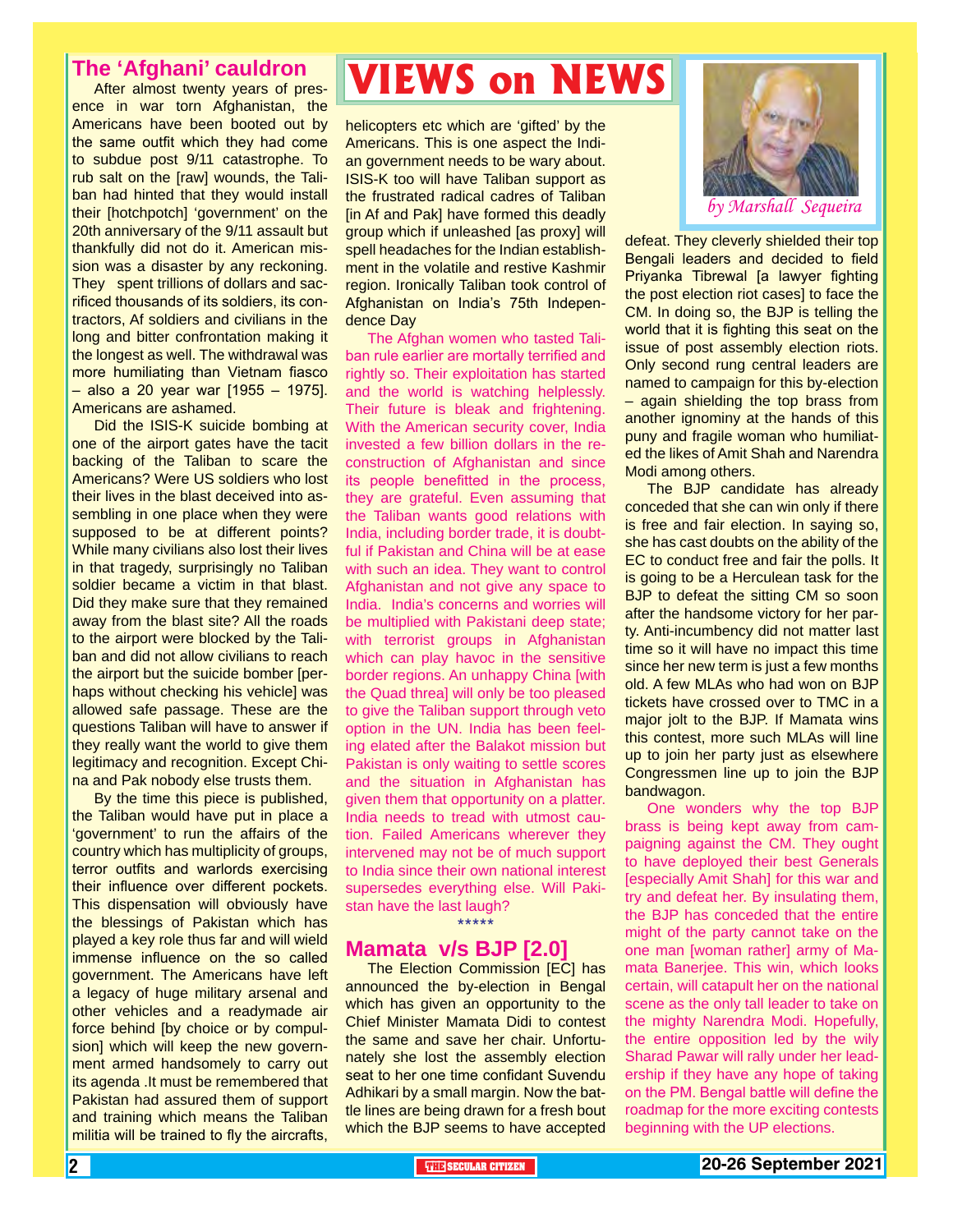| <b>THIR SECULAR CITIZEN</b>                                                                                               |                                                                    | <b>Advertisement. Tariff</b><br>Over all size 21.5 cms x 27cms ● Print area 18 cms x 25.5 cms                                                                   |                                                                                                         |                   |                         |  |
|---------------------------------------------------------------------------------------------------------------------------|--------------------------------------------------------------------|-----------------------------------------------------------------------------------------------------------------------------------------------------------------|---------------------------------------------------------------------------------------------------------|-------------------|-------------------------|--|
| A NATIONAL FAMILY WEEKLY                                                                                                  |                                                                    |                                                                                                                                                                 | Full pg. back Colour (19 cms x 24 cms)<br>Center spread colour(39 cms x 23.5 cms                        |                   | 18,000<br>Rs.<br>18,000 |  |
| Vol.30 Issue No.38 Sept. 20-26, 2021 Rs.10/-                                                                              |                                                                    | Full pg. inside Cover colour(18 cms x 24 cms)                                                                                                                   |                                                                                                         | Rs.<br>Rs.        | 12,000                  |  |
| 99, Perin Nariman Street, Fort, Mumbai - 400 001.<br>Mobile: +91 9820485389 / 9820473103                                  |                                                                    |                                                                                                                                                                 | Full pg. inner colour (18 cms x 24 cms)<br>Half pg. Colour (18 cms x 12 cms)                            | Rs.<br>Rs.<br>Rs. | 10,000<br>6,000         |  |
| E-mail: secular@sezariworld.com / seculardivo@gmail.com<br>Website: www.sezariworld.com<br><b>Editor: LAWRENCE COELHO</b> |                                                                    |                                                                                                                                                                 | Full page B/W (18 cms x 24 cms)<br>Half page B/W (18 cms x 12 cms)                                      |                   | 7,000<br>5,000          |  |
|                                                                                                                           |                                                                    |                                                                                                                                                                 | <b>Small Size Ads B/W</b>                                                                               | Rs,               |                         |  |
| <b>Subscriptions Rate:</b><br>One year (anywhere in India) Rs. 500<br>Two years (anywhere in India) Rs.1000               | <b>E-paper Edition</b><br>sent anywhere in the<br>world (by email) |                                                                                                                                                                 | 12 x 12cms Rs. 2400 • 6 x 24cms Rs. 2400<br>18 x 6cms Rs. 1800 • 6 x 12cms Rs. 1200<br>6 x 6cms Rs. 700 |                   |                         |  |
| Five years (anywhere in India) Rs. 2000<br>One year (outside India) Rs. 3500                                              | One year<br>Rs. 600 or US \$15                                     | <b>Matrimonial Classifieds:</b><br>• Rs. 500 per insertion (for 35 words) (includes box no.)<br>• Rs. 3000 for 12 insertions. (1 year The Secular Citizen FREE) |                                                                                                         |                   |                         |  |
| Digital copy of <mark>珊瞎SECULAR CITIZEN</mark> now available through WhatsApp/Email for subscribers                       |                                                                    |                                                                                                                                                                 |                                                                                                         |                   |                         |  |
| worldover. Send in your request to : $+91$ - 9820485389 or secular@sezariworld.com                                        |                                                                    |                                                                                                                                                                 |                                                                                                         |                   |                         |  |
| Our bank account details for Fund Transfer : Account Name: The Secular Citizen, Current Account No. 03552000006744,       |                                                                    |                                                                                                                                                                 |                                                                                                         |                   |                         |  |

Bank: HDFC Bank, Branch : CST - Mumbai VT, ISFC code: HDFC0000355

### (Contd.. from p. 1)

innocent and God fearing she was helpless…She did her penance through his guidance…. after that he let her go out and the nun told her that if she was naughty again that the devil was going to come and get her. And she was so scared because she didn't want the devil to get her.

After that incident Lucy was sexually abused by Franco almost daily. Her two closest friends were also abused. Lucy recalled an occasion when all three girls were sent to the confessional box one by one, and one by one they all came out crying.

Every day it was a survival. And she thought, "I'll be extra good today" because she didn't want to go in there to the priest. But you know what, it doesn't matter how good she was, she still ended up in there a lot.

In addition to forcing Lucy to masturbate and perform oral sex on him, Franco digitally penetrated and eventually raped her in the church building. **She had to do it. If she didn't he was going to tell God, and God's going to send the devil to come and get her, and take her into hell where she's going to burn because she was very naughty. And** 

#### **he started to have sex with her.**

Lucy told the Commissioner that Franco's rape was more painful than childbirth.

Lucy could not tell her parents about the abuse because they were often drunk, and she couldn't tell the nuns at school because they would call her 'dirty' and 'disgusting' to support Franco.

The abuse continued until Lucy left for high school. **As a young adult, she became restless and unable to stay in the same job for very long despite enjoying the work. She had difficulty trusting people and had problems with intimacy.**

She says, 'It really does make you bitter and twisted … I don't find much to smile about, there's nothing to laugh about. I stick to myself, I like to be by myself. I don't like too many people around me. This is what it's done to me.'

At age 19 Lucy started receiving counselling and later became pregnant. She delivered a boy who she was very protective of. She made sure noone, absolutely no-one went near him to have that chance to do something horrible to him. To this day she has a good relationship with her now adult son and his children.

Lucy suffers from insomnia and has been prescribed sleeping tablets which only give her four hours of sleep every night. She has also tried to commit suicide on numerous occasions.

**She says, 'They really wrecked me, they really, really wrecked me.'**

**She was made a puppet with her strings in the hands of the religious. And just to give her a sense that God exist these were the religious representing God with an ego to reduce her to a puppet. They told her what to do, they gave her the Ten Commandments and her personality and the so-called knowledge. And naturally, under the great burden which they start giving her from the very beginning of her childhood, the Himalayan load she is carrying – underneath it, hidden, repressed, is her natural self. She yarned to get rid of all conditionings and to be again in that purity, in that innocence, in that consciousness that she is missing / missed.**

```
(Contd.. on p. 5)
```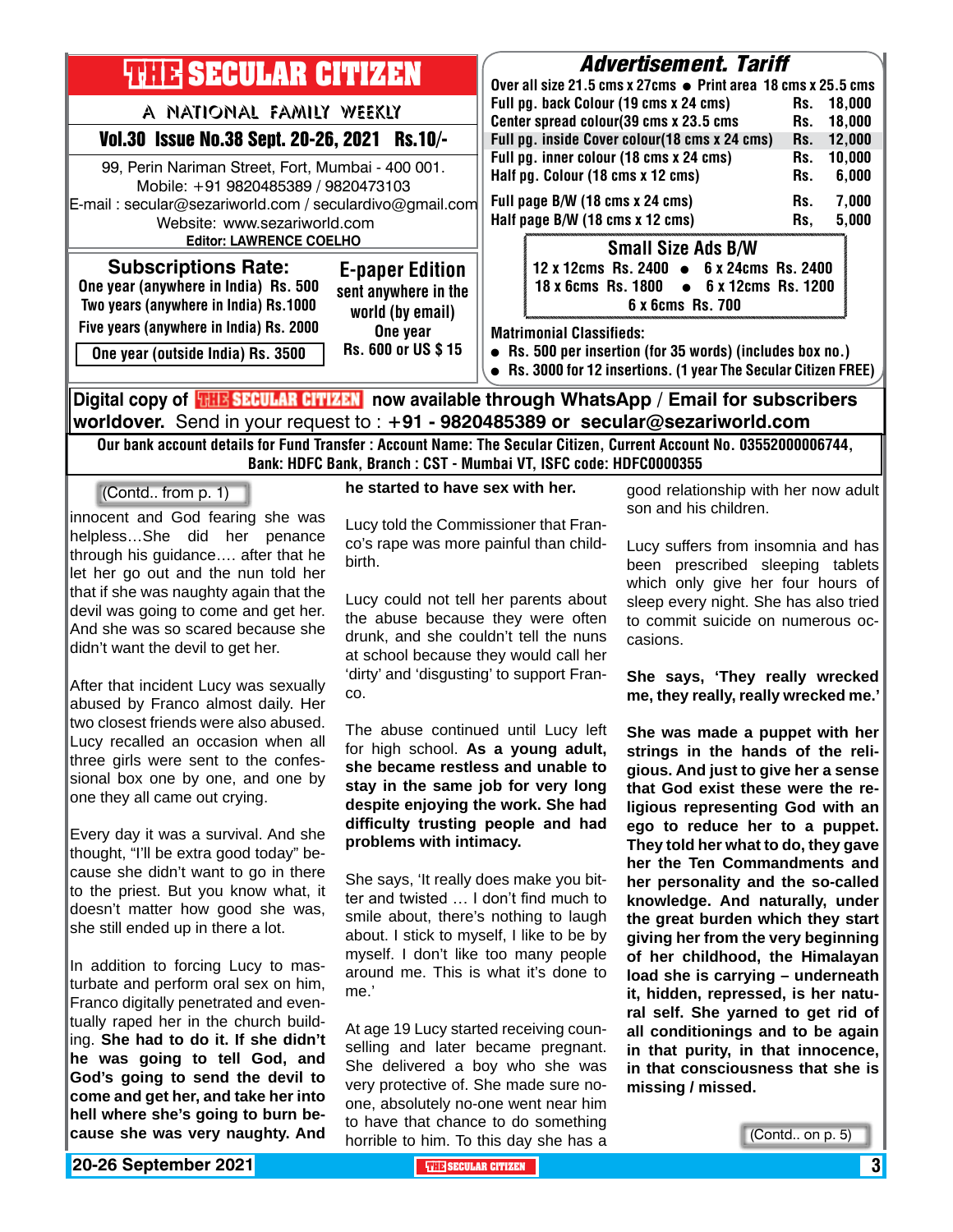### **Bovine Fundamental Rights? Something Fundamentally Wrong!**

a! Ha! Hah! One would have thought that news of humans undergoing 'cow dung therapy' at the Shree Swaminarayan Gurukul thought that news of humans undergoing 'cow dung therapy' Vishwavidya Pratisthanam Gaushala, Ahmedabad, was laughable enough! But it wasn't! For, on the very first day of the month of September 2021 there came a mouthful of hilarious comments and pronouncements from a High Court judge no less - about obtaining 'Fundamental Rights' for the cow and having it declared the 'National Animal'—move over stately Bengal Tiger! The national press is

agog with these two news items, the world watching with glee!

For the uninitiated, 'cow dung therapy' is the application of 'gaay bakwaas' [i.e. cow-shit, respectfully referred to as 'gaay ka gobar' - 'cow-dung' in English, also manure] to the body in the weird belief that it boosts

immunity and protects against CO-VID-19! Did they forget 'gaumootra' (cow urine)? Cow-shit combined with cow-pee and a dash of cow-milk would certainly make for an awesome combination, both in terms of bodily application, bathing and consumption. So what next - maybe Bath-Breakfast-Lunch-&-Dinner comprising of nothing other than gaay bakwaas, gaumootra and gaay ka doodh in various forms being ideal for every Indian! Such therapy, combined with a bed of more gobar to sleep on would render every citizen healthy in mind, body and spirit, in the process definitely making for a healthy and wealthy nation! What say Messrs Modi & Amit?!

As for the hon'ble judge's suggestion that the cow be declared a "National Animal" – well, that was a demand heard also way back in the year 2017! But, as Chhotebhai so aptly brings out the dishonourableness of such an idea in his reaction to a recent report

in Matters India [02 September 2021], "Courts are supposed to pass judgement on the matter at hand and not make policy statements that are in the realm of the Legislature. Hope that this worthy is also not eyeing a Rajya Sabha seat!" Needless to say, the quote is absolutely self-explanatory!

It may be recalled that according to ancient Indian grammarians such as Patanjali and Katyayana, women in India during the Vedic period, were well educated and shared a high status with men in all aspects of life.

> What modern Indian governments and courts fail to either admit or even see is that not half of the kind of reverence and respect being purported to be accorded to the cow is being shown to women in general in our country. Women in our own families, i.e. our respective mothers, mothersin-law and grandmothers, our sisters and wives, our daugh-

ters, daughters-in-law and nieces – how are they being treated by their husbands and in-laws, by fathers and brothers and other male elders in the family and the neighbourhood, by the police and, above all, by the government? Rape, incest, honour killings, apart from women being paraded naked or made to carry their husbands on their frail shoulders for miles as punishment, having to trudge it out to their hometowns on foot because of senseless lockdowns, dragging children and old on makeshift trolleys… Irresponsible utterances insinuating that inappropriate dressing and excessive use of mobiles are the cause of women's troubles only add fuel to the fire, exacerbating the issue. How can the government and the judiciary be so callous as to give a damn for the poor status of women in the country and be so concerned about a cow, a mere animal? As the Right Reverend Thomas Menamparampil SDB, Archbishop Emeritus of Guwahati, so

rightly says, "Much innocent blood has been shed of late in defence of cows, as though the cow forms the cornerstone of India's civilization" [Indian Currents, Vol XXXIII/Issue 35, p 39]. Indeed, if even a fraction of the attention being shown to the cow and a part of the budget dedicated to their welfare were diverted towards the welfare of our women, India would have had one of the highest of women literacy rates in the world!

The issue in which the judicial pronouncements emerged was the bail plea moved in the Allahabad High Court by a certain Javed who was charged under Sections 3, 5 & 8 of the UP Prevention of Cow Slaughter Act 1955. Frankly, one cannot help but wonder from where Justice Shekhar Kumar Yadav, who like any other Indian lawyer and judge, has graduated in law drafted during the British era along British Law lines, gets his lawless ideas from! "Jab gaaye ka kalyaan hoga, tabhi desh ka kalyaan hoga" (only if the cow is revered will the country prosper) says he. Wrongfully denying Javed due bail, Yadav further stated that the cow being the very culture of India, its protection ought to be the responsibility of no particular religious group as such but of every Indian citizen. Now, now Mister Justice Yadav! Let's be practical – 'fundamental rights' for a cow? It'd be interesting to know whether, the lowly bull being the mate of the equally lowly cow, the law would punish those who say to their respective wards or servants, "Stop behaving like a bull", or "Kya, insaan hoh ya baiil hoh rey tum?"!

A very significant factor that those opposed to cow-slaughter either unjustifiably overlook amidst this brouhaha or simply pretend to not notice is this: until some years ago, come Shravan, the month of Abstinence from all things non-vegetarian for Hindus, the prices of all fish and meat products would drop drastically. Today, the same items are being sold at a premium in snack outlets during Shravan! The reason? Barring the seniors in

(Contd.. on p. 5)

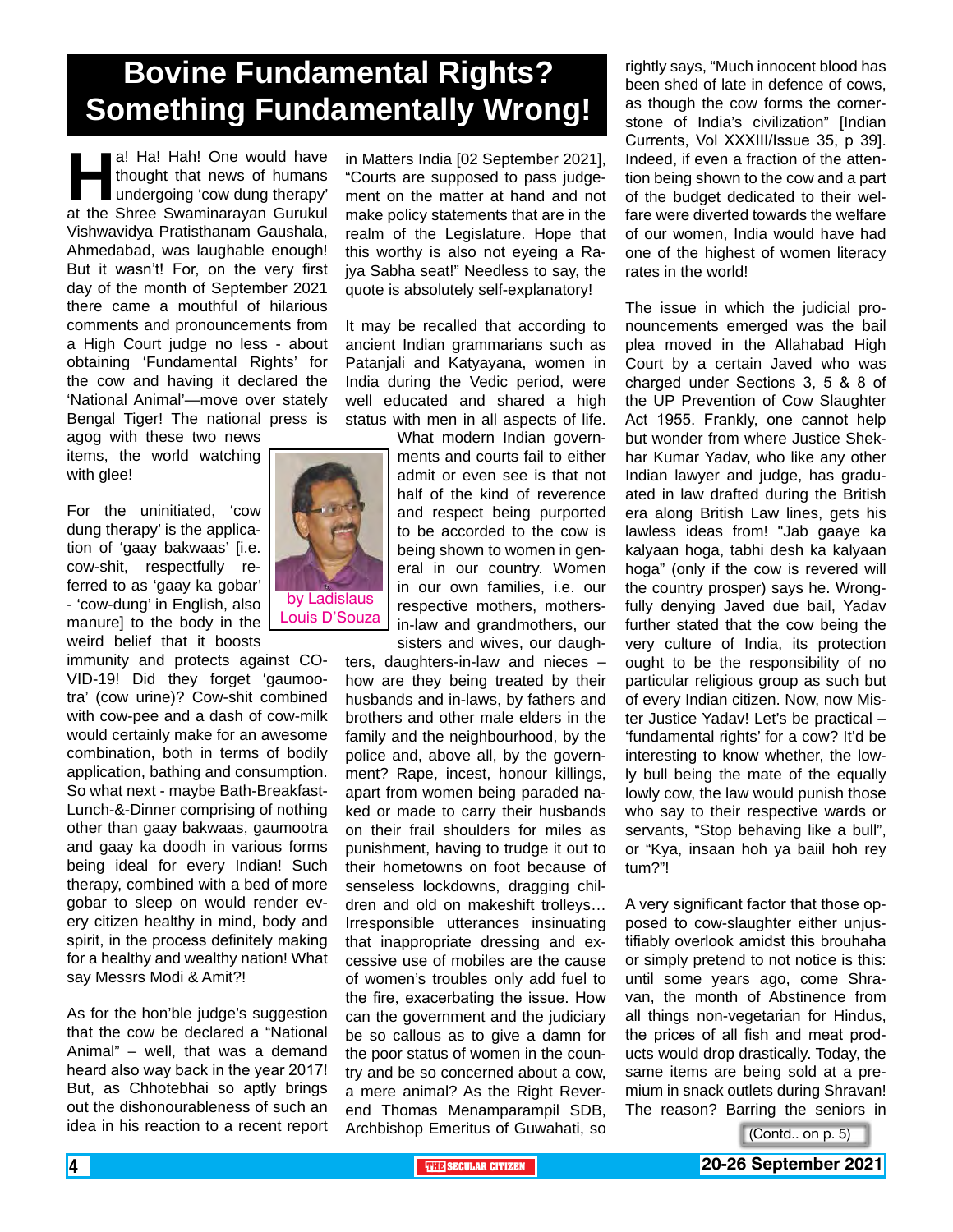

### **Orphanages in need of funds**

Recently there was a news report which says, city orphanages are being starved of funds due to the restrictions imposed by the government in view of the pandemic. This is really a sad situation. On the one hand, these orphanages are trying to give children a better future. On the other hand, they are falling short of funds to sustain their operations. According to the report, such institutions depend to a great extent on donations from visitors and well wishers, who are now

### (Contd.. from p. 3)

Lucy has not sought compensation for the abuse because she couldn't see what good it would do her. However, recently she has had a change of heart and believes she might be able to accomplish some good with any settle-

#### (Contd.. from p. 4)

the family who scrupulously observe the rule of abstinence, the young no more fancy the observance of the 'veg-only' maxim and gamely look up every alternative source for its availability!

Moooooo…..! Would that the Holy Cow intercede with Ram, Rahim or Christ or whoever it is that rules the universe to rid the country of pussyfooted asses and mules that are hell bent on dragging India into the quagmire of pre-civilization, anti-culture times. Thus alone will we be spared the ignominy of such bovine stupidity being pushed down the throats of the gullible public by the bhajipala junglee government through its puppetty courts of law, disregarding an important fact, viz: THE COW NEEDS A BREAK!

not being permitted to visit the orphanages. The government should reconsider lifting the restrictions. The fear of Infections is of course there, but as at other places, if Covid protocol is strictly followed, it would certainly help. It would be heart-breaking to see the orphanages leaving the inmates on the streets. Alternatively, the government ought to make provision for funding such institutions. Orphanages face the fear of being orphaned themselves and the future of orphaned children is at stake!

#### *—Melville X. D'Souza, Mumbai*

ment received. 'Because they did this to me, yes I will go for that claim. But you know what I want done with that money? I don't want that filthy money. I don't dare want it. But I'd like that money to go to the little boys and the little girls that are little children today. I want that money to go to them to help them. I don't want no one going through to end up like this. I don't want no-one to end up like me.'

Lucy still receives counselling, which she said 'makes her feel a bit better, especially when she knows someone believes her. And that's so nice because no-one before believed her.

She says finally, 'I'm getting believed. It's such a relief.'

**The harmful norms of perpetuate sexual violence take a heavy toll on families and communities. Most children who face sexual abuse experience other kinds of violence. And as abuse and exploitation become entrenched, progress towards development and peace can stall – with consequences for entire societies.**

### **Gospel a Guide not an Ideology!**

On 09 September 2021, Pope Francis spoke to Claretian Missionaries attending their general chapter in Rome (chief excerpts):

 "The Gospel should never be used as a means to an end, wielded like an ideology; but should be used as a 'handbook' or vademecum, letting yourselves be guided every moment by the ardent desire to follow Jesus – to imitate Him in prayer, working and suffering single-mindedly for the glory of God and for the salvation of souls!" (a reference to the writings of St. Anthony Mary Claret, their 19th-century founder).

"Never separate your mission from contemplation and intimacy with Jesus! Boredom and busy schedules should never come in the way of encountering God's gaze. Rather, go out into the world where nobody desires to go, where the light of the Gospel is needed to enlighten people."

"Your mission could never be done 'remotely' by looking out of the window, observing out of curiosity from far away; but rather by transforming the world to protect human dignity and respect for basic human rights! – And never try to be invincible like 'Tarzan' of the apostolate!"

"Let yourselves 'burn' with God's love and trust; then you will be men of hope, and will have nothing to fear. But be afraid to develop a 'spiritual schizophrenia' – a worldly kind of spirituality, where one depends solely on the strength of 'horses' and 'carriages' in an obsessive search for wellbeing and power; often disregarding Jesus Who guides your life and missionary choices!"

> *—Dr. Trevor Colaso, Bandra (W), Mumbai.*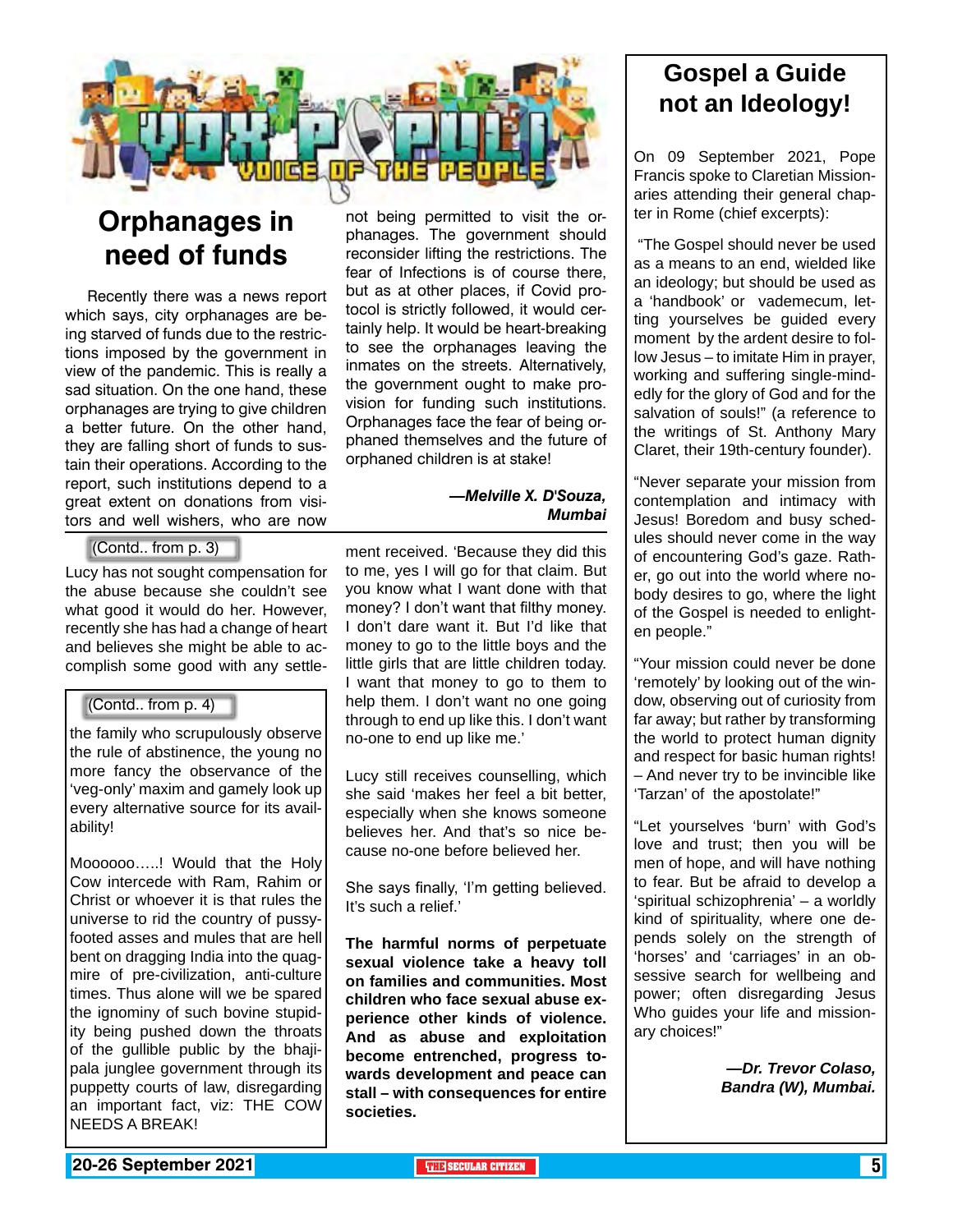## **'Peace' Makes the World Humane!**

The 21st day of September is<br>marked as 'International Day of<br>Peace'. It is officially known as<br>'World Peace Day'. too. The day is demarked as 'International Day of Peace'. It is officially known as 'World Peace Day', too. The day is declared so by the United Nations Organization. The day was first celebrated in 1981 and has been observed by most of the nations, political groups, military units and people. Obviously, the day is dedicated to 'world peace', in all possible ways.

Inaugurating the day, the 'United Nations Peace Bell' is rung at UN Headquarters in New York City. The bell was cast from coins donated by children from all continents, except Africa. It was a gift from the United Nations Association of Japan, as a 're-

minder of the human cost of war'. The inscription on its side reads, 'long live absolute world peace'. A 'global minute of silence' at noon is a world-wide observance and it creates a 'peace wave' across the planet, for sure. 'Flying the dove', as the symbol of peace, is another mark of aspiring for peace, as well.

A few of the 'objectives' of the world day of peace are the following, 'enforcing ceasefire in combat zones, emphasizing the absence of war and violence, strengthening the ideals of peace, introducing sustainable measures and educating people to that effect'. The day includes both preventive and corrective procedures. The idea of peace highlights notions of 'democracy, dialogue, development, dignity, respect, right, education, partnership', and the like, too.

The United Nations, through its sustained initiatives, kept on motivating the world for peace, ever since the first year. Two decades later, in 2001, its General Assembly unanimously opted for designating the day for strengthening the ideals of peace, through

observing 24 hours of 'non-violence and cease-fire', as well. Besides, the United Nations invited all nations and peoples to honour a 'cessation of hostilities' and to edify people, through programmes of public awareness, on 'friendly ways' that lead to peace.

Delivering a '100-day countdown' to the International Day of Peace, Anto-

nio Guterres, the UN Secretary General, stated, "let us all create peace day everyday"! Well, the entire world is invited to join the efforts of the United Nations family across the globe in fostering the spirit of peace. Focus has to be placed on recovering a *Fr. Dr. M. D. Thomas*

> more equitable and peaceful, and of course, a better world. 'Sustainable development goals' of the United Nations, of course, will serve a 'street light' for our way to building a 'culture of peace'.

'Peace of God' in 989 and 'Truce of God' in 1027 were peace movements in history. 'Nobel Peace Prize' in 1901 boosted up the peace initiatives, too. Besides, John Lennon and Yoko Ono spent 8 days in bed to promote world peace in 1969. The motivational song 'Give Peace a Chance' was recorded during this eight-day period. Sane voices and efforts have to keep coming up, all the more, and sustain the human world in particular and the earth in general peaceful, in view of a life that is meaningful, peaceful and happy.

Iceland is ranked the 'most peaceful country' in the world, as per the Global Peace Index, from 2008 to this day. Being satisfied with the backbenches does not give any credit to being a nation or a people, anywhere. The nations have to evolve beyond petty, polarized and distorted ideas of nationalism, along with discriminative and divisive policies and practices. Will other nations take inspiration from Iceland and make their country, India or whatever, at least a little more peaceful? That is the question India as a nation and all nations can never escape from.

More often than not, it is thought by religionists that 'peace is within oneself' and is 'oriented to self-realization' or heaven above. Meditation, and the like, is prescribed for attaining the same. But, in point of fact, this 'individual peace' is only half the truth. There is a 'social peace', too, which is between persons, families, institutions, communities, nations, peoples and in the entire society, along with the whole creation. Absence of social peace renders the individual peace fruitless. In other words, social peace is the real outcome of the individual peace.

Well, friends, peaceful life is the fundamental right of every human being. A 'sense of togetherness' is a basic requirement for peace. Peace in the society requires 'justice' being measured out to everyone. Caring for the other, serving the other and making a sustainable and humane world are the collective pathway to peace. Peace makes human lives worth being lived. Promoting peace is the 'divine' way of living a human life. Only peacemakers and peacekeepers can think of making the world better, as a more peaceful place to live in.

Certainly, a world family peace is possible. We humans are made for each other. We are intended to be friends and brothers or sisters to each other. It is high time we rose again above the nonsense of hatred, enmities, lynching, social distancing and communal and national divide. Having shed the junk of selfish, arrogant, fanatic and hateful ways, we have to learn to be kind and courteous to one and all.



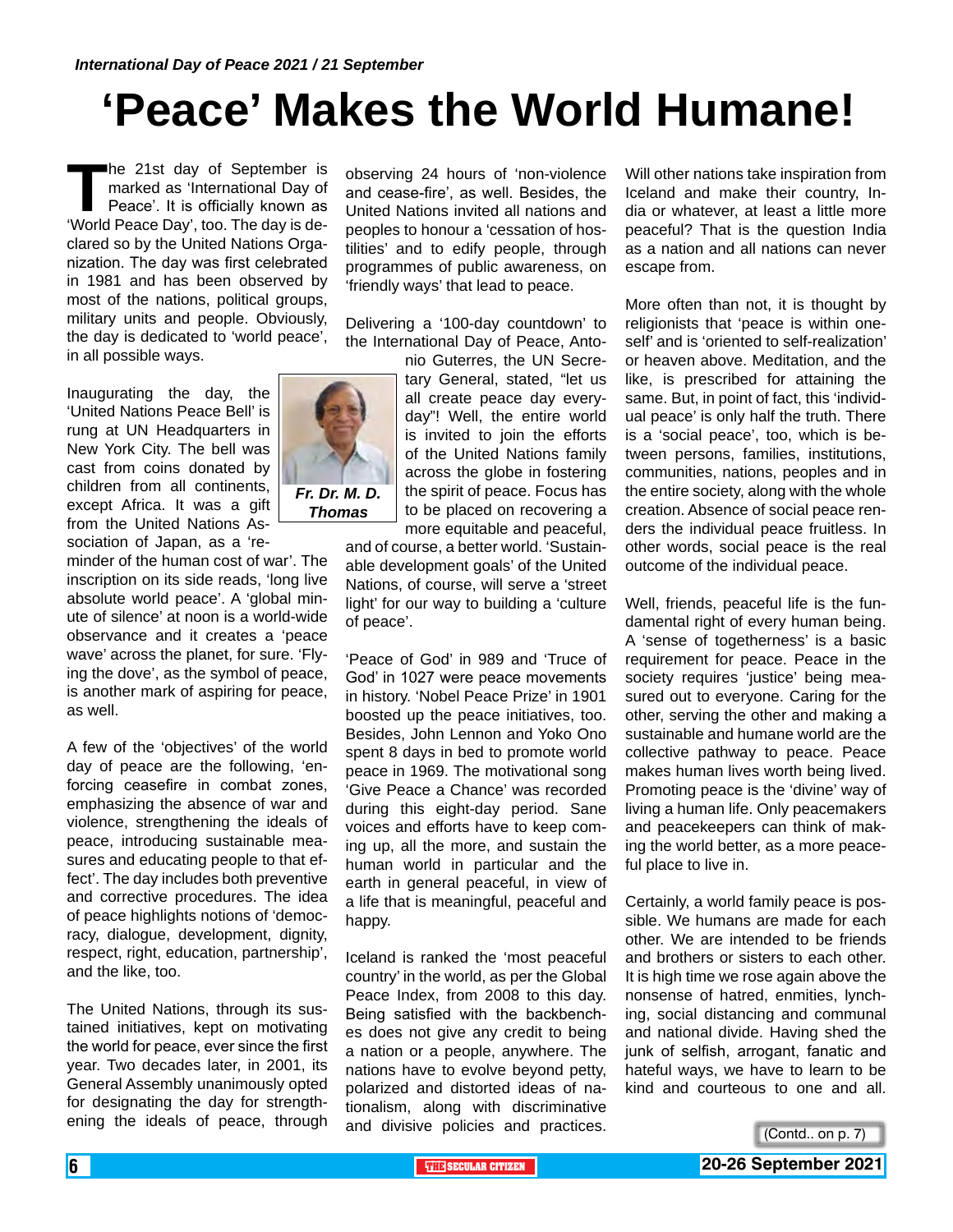### **Benefaction: The Promises Of Mary**

*The ROSARY is the Virgin's Gift to Us*

It is worthwhile making it clear that<br>the Virgin Mary by her apparitions,<br>miracles and missives also exer-<br>cise her part in Christ's mission to t is worthwhile making it clear that the Virgin Mary by her apparitions, miracles and missives also exerparticipate as intercessor, comforter and Mother to the world.

### (Contd.. from p. 6)

The 'divine image and likeness' the humans are endowed with is the inner character that ensures our collective and brighter future. Could the humans make a 'refresh', if not a 'restart', in favour of a more peaceful world? This is the sharp question that you and I have to answer, right now.

The sacred occasion of 'International Day of Peace' is a golden opportunity to awaken within and among the nations and peoples that human beings have to learn to live like friends, sisters and brothers across the globe. It is a golden time to resolve to join minds, hearts and spirits for the promotion of peace in own respective country and in the larger society. Only peace can make the world 'humane'. May the aspiration for peace make the human dwelling and the earth really worthy of the divine power, in, around and above us!

*He could be viewed, listened to and contacted at the following portals – websites 'www.mdthomas.in' (p), 'https://mdthomas. academia.edu', 'https://drmdthomas.blogspot. com' and 'www.ihpsindia.org' (o); social media 'https://www.youtube.com/InstituteofHarmonyandPeaceStudies', 'https://twitter.com/ mdthomas53', 'https://www.facebook.com/ mdthomas53'; email 'mdthomas53@gmail. com' and telephone 9810535378.* 

Mother Mary sends us messages and saints, to this day to heal our spiritual wounds, to guide us in prayer, to teach us of the power of the Holy Rosary, to conduct public worship, all **RY** this is clearly not the same

thing as leading a serious personal soulful life in God's compassion, and love, with emphasis on Her holy participation and influence in heaven.

Mary is the divine sign of faith which embodies Jesus in the Church. She is the Co-redemptrix sharing in the redemption and salvation of humankind with her Son, formulated when she stood below the cross.

As a woman and mother she intimately participated with Jesus, her "seed of Victory" over Satan, who she crushes with her feet by the power of Jesus. (Rev.12).

The Immaculate Heart of Mary is ever present waiting for us to ask for her intercession. She is the Mother of Jesus, our Mother and Mother to the world.

Christian holiness through Mary gives us the fullness of an ever flowing dynamic destined for our life's journey with the help of saints, angels and the Holy Spirit not forgetting that God welcomes us with an unutterable compassion of His love.

After Jesus' Ascension, the Mother of God became a unique source of strength to the apostles and followers of the new faith. "All these joined in continuous prayer…together with several women, including Mother Mary of Jesus". (Acts.1:14).

At this point we must praise Mary's spiritual vocation as "inseparable from humanity's vocation."



'N BROWN

Pope Saint John Paul II wrote: "Mary reminded his disciples of Jesus' face." Doctors of the Church inform us that the Virgin Mary was the living icon of the Father's mercy." Because of Mary's

presence, the numbers of the faithful grew. They felt assured that God had not abandoned them as they clung to the mission command of Christ, to spread the Word.

In the year 1214 the Church received the Rosary from St. Dominic, who had first received it from the Blessed Virgin Mary as a powerful prayer to destroy evil, save sinners, convert, and heal the wounds of the faithful.

"Preach my Psalter," said Mother Mary to saint Dominic. To all Christians who say the Rosary with sincere devotion, our Lady made her Promises to be known to her Rosary devotees around the world.

The range of the Promises told of receiving graces, protection, healing and that the Rosary is an armour against hell, that it would receive abundant mercies from God. The soul who says the Rosary will not perish. Those who recite the Rosary will never be conquered by misfortune. True devotion to the Rosary will help the faithful to be worthy of eternal life, such a person will die having the Sacraments of the Church. Children of the Rosary, said our Holy Mother is "a sign of predestination".

The Promises of the Virgin Mary is a gift, the circle of divine donations for her children. Always keep a Rosary for your protection. I do in faith and trust.

### **20-26 September 2021 The Secular Citizen 1 and Secular Citizen 1 and Secular Citizen 1 and September 2021 7**

<sup>-----</sup> *The author is Director, Institute of Harmony and Peace Studies, New Delhi, and has been committed to interfaith relations, national integration and social harmony, for the past over 40 years. He contributes to the above cause through lectures, articles, video messages, conferences, social interactions, views at TV channels, and the like.*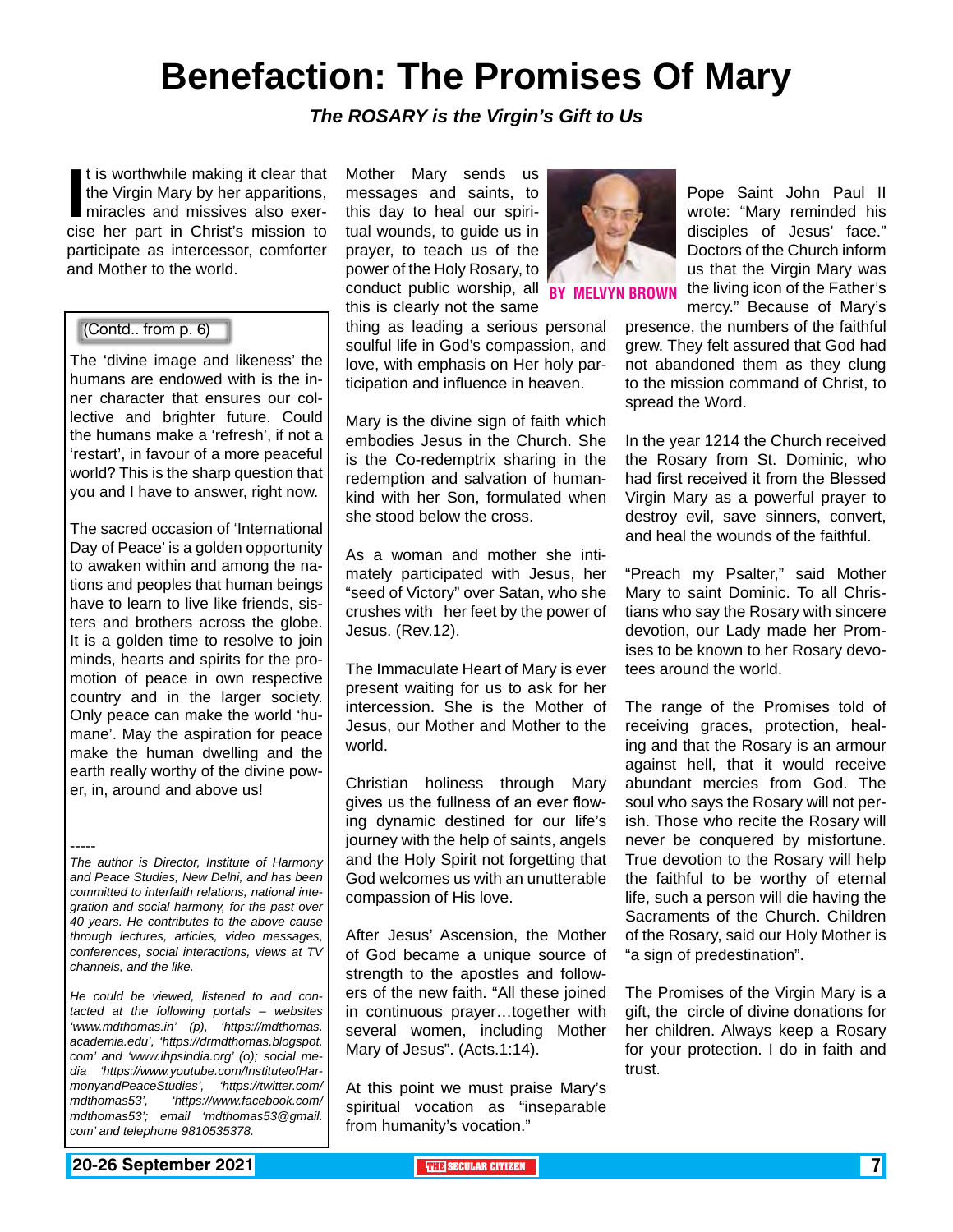*On 28 August, Prime Minister Narendra Modi inaugurated the renovated Jallianwala Bagh Complex in Amritsar, with fancy murals, glass covers, and a light and sound show to display the "horrific massacre".*

### **Jallianwala Bag A Martyrs' Memorial Or...?**

The Jallianwala Bag massacre<br>
and the bloodshed remains<br>
a symbol of inhumanity and<br>
barbarity. Can that be turned into a and the bloodshed remains a symbol of inhumanity and beautiful resort or a garden? The site stood for more than 100 years as a somber reminder of the 'Bloodiest Baisakhi', when British troops opened fire, without any warning, at unarmed freedom fighters, killing more than 1,000 innocent Indians within minutes and leaving many more injured! It was one of the most tragic chapters in India's freedom struggle. The renovation of the spot could be planned only to arouse the painful memories to a greater sensitivity of the younger generation. But alas! The spot is turned into a beautiful picnic spot! Rahul Gandhi condemns it as an insult to martyrs! He further says, such

a change "Can only be done by those who do not know the meaning of martyrdom!"

#### **The Jallianwala Bagh Massacre**

On 18 March 1919, roughly a *Fr. Michael G.*  month before the fateful day, the British government in pre-

Independent India passed the draconian Rowlatt Act, which allowed them to jail India's freedom fighters for up to two years even without a trial. The passing of the act led to widespread protests across India. Lakhs of Indians rose in anger and took to the streets, led by Mahatma Gandhi. The people of Amritsar, like the rest of India, began openly defying the British. Freedom fighters Dr. Satya Pal and Saifuddin Kitchlew, inspired by Gandhi, led anti-government processions to protest against the Rowlatt Act. Dr Pal and Kitchlew were invited to Irving's residence. But when they arrived, they were handcuffed and taken to Dharamshala jail. As the word of their arrest spread, hundreds hit the streets, demanding their leaders



be released immediately.

 On 13 April 1919. A large but peaceful crowd had gathered at the Jallianwala Bag in Amritsar, Punjab to protest against the arrest of pro-Indian independence leaders Dr. Saifuddin Kitchlu and Dr. Satya Pal.

> In response to the public gathering, the British Brigadier-General R. E. H. Dyer surrounded the Bagh with his



jured!

soldiers. The Jallianwala Bag could only be exited on one

side, as its other three sides were enclosed by buildings. After blocking the exit with his troops, he ordered solders to shoot at the crowd, continuing to fire even as protesters tried to flee. The troops kept on firing until their ammunition was exhausted. Estimates of those killed vary between 391 and 1000 and over 1,200 other people in-

Responses to the horrific massacre polarized both the British and Indian people. Eminent author Rudyard Kipling declared at the time that Dyer "did his duty as he saw it". Britain never formally apologized for the massacre but expressed "regret" in 2019. Despite openly justifying his stance and multiple inquiries set up, Dyer was only asked to resign, never jailed. He later suffered strokes and

partial paralysis and eight years after the massacre, died in 1927. But on Indian side this incident shocked Rabindranath Tagore, the first Indian and Asian Nobel Laureate, to such an extent that he renounced his knighthood and stated that "such mass murderers aren't worthy of giving any title to anyone". Mahatma Gandhi returned his Kaiser-i-Hind medal. The massacre rekindled India's freedom movement. It led to the non-cooperation movement of 1920–22. and the call for 'purna swaraj' (complete independence) grew louder than before. Some historians consider the Jalianwala episode a decisive step towards the end of British rule in India.

#### **Revamped Jallianwala**

#### *Many of us would ask, 'Don't the martyrs of Jallianwala Bag deserve better look?'*

Certainly but without changing its message! The Jallianwala Bag in Amritsar has undergone major changes as part of the revamp of the monument complex. What has replaced the sobriety of the site? A daily 28-minute light and sound show explaining the horrific massacre – free of cost every evening. The narrow lane or the Sankra Galiyara through which the British soldiers entered, and which

(Contd.. on p. 9)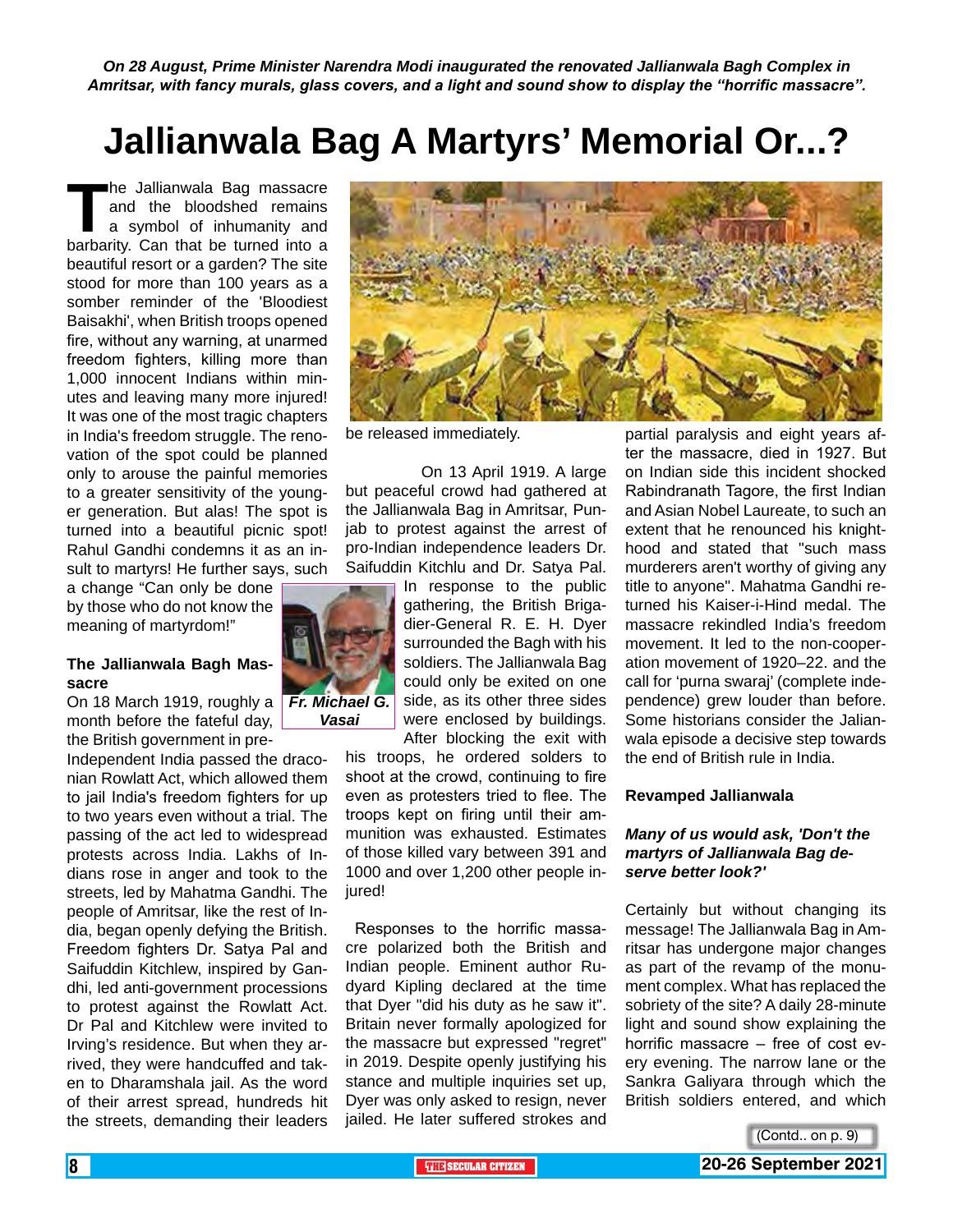was then blocked by them making it impossible for protesters to escape, now has shiny murals and sculptures depicting the martyrs. The famous 'Shahidi Khu' or the 'Martyrs' well' into which people jumped to escape the bullets, is now enclosed in a glass shield, which restricts the view of the visitors.

S Irfan Habib, Historian exclaims, "There is an increasing corporatisation of monuments and memorials... these places are pilgrimages to us. This is something which again is a part of the broader, larger divisive politics, where you keep people enraged and remind them of violence. This is what happens across the border, they do it all the time. But we are different. We are a democracy." Obviously a Jagruk Nagrik asks, "What could be the hidden agenda of the Central Government? Its anti-minority outlook and communal activities are known worldwide. Jallianwala Bag is a monument of Hindu-Muslim unity. That had precisely angered Deputy Commissioner Miles Irving whose policy was to create communal differences. Therefore the firing took place! Could that BJP government wants to erase this display of Hindu-Muslim unity by disfiguring the Bag? Besides the RSS never participated into freedom fight! Earlier, in August the government made an announcement that 14 August will henceforth be commemorated as the 'Partition Horrors Remembrance Day', it faced criticism from not just historians but also from children of the Partition families! While this is not the first time that the outlook of the Bag has been tampered with, what is particularly striking is the celebration of the tragedy and its glorification through fancy murals, a sound and light show, and other sculptures.

#### **Could Christians imagine the Mount Calvary as jubilation spot?**

This subject concerns more than just historians. It is shocking. People

should realize that it was place for somber mourning and reflecting on past; not for celebrating something. "I think it's crazy, this kind of event management to do anything to erase the memories of the past." Many decry it as a "Disservice to the tragedy!" The history of India's freedom struggle is complex. It's preserved in books and monuments as a generational wealth. Countries and civilizations across the world work to preserve their heritage and build memorials of mass massacres as somber reminders of 'never again.' But even high-end light and sound shows, which sensationalize the pain and suffering of our own, have not gone down well with many  $\begin{bmatrix} \text{Contd. from p. 8} \end{bmatrix}$  should reduce that it was place for thinkers. Central Vista is destroying

many such monuments at Rajpath, Delhi! Who will stop Modi government till 2024? Oppositions party leaders are quite because they were in powers sometime back and their 'dirty' files are with Modiji waiting to be handed over to ED! Alas!!

#### **GOD SAVE OUR COUNTRY!!!**

===== *\*Fr. Michael G., Ex-Director Catechetics, NBCLC & Marathi Khristi Sahitya Parishad.*

## **Matrimonial Proposals**

### **Proposals are invited for**

**Mangalorean RC Bachelor, 31 years belonging to a highly educated and very affluent family with interests in healthcare, agriculture and many other sectors, Tall, Fair, Handsome, Holding Doctorate, managing the family business in Karnataka State. (REF:MM104)**

**40 years Mangalorean bachelor doctor (Ph.D) Ht. 6' Wt. 75 kg Fair., Hadsome. no bad habits. High affluent society well connected. Belongs to highly placed business family in Mumbai (REF:MM103)**

**27 years Mangalorean spinster C.A., Ht. 5'.5" Wt. 50 kg Fair., Beautiful. well cultured. Affluent society. Belongs to established business family in Maharashtra (REF:MM105)**

**28 year Mumbai based Goan Roman Catholic Bachelor, Ht. 5' 10", Wt. 72 kgs, Wheatish Complexion, Edn. B.Com., Profession : a Banker (REF:MM109)**

**Vasai based affluent business family R.C. East Indian Spinster, 33, years Ht. 5' 2", very beautiful and pretty. MS General Surgeon, Doctor by profession. (REF:106)**

**Mumbai based now in Dubai Mangalorean Roman Catholic Spinster, 33 years, Ht. 5' 7", Fair Complexion, Edn.** 

**BMS, profession: a Senior Merchandiser (REF:107)**

**Mumbai based Mangalorean Roman Catholic Spinster, 29 years, Ht. 5' 4", Wt. 72 kgs, Wheatish Complexion, Edn. B.Com., C.A., Holding a managerial post. (REF:108)** 

**Mangalorean RC Spinster, 34 years belonging to a highly educated middleclass family based in Mumbai Ht.5'.4" Wt. 78 Kg. Fair Qualified B.E., (EXTC) M.S. Consultant by profession (REF:FM109)**

**Mangalorean RC Spinster, 31 years Ht. 5".7" Wt. 69 Kgs, Fair. Mumbai based M.Sc., Clinical Research. Profession : Business Process Lead in MNC (REF:MM104)**

*Those interested in this proposal :*

- Registered members of Royal Christian Family can just email us mentioning the respective ref. no. and your registered no.
- $\bullet$  Non registered Grooms or Brides are requested to upload your profile at our website www.royalchristianfamily.com and contact us on our email: royalchristianfamily@gmail.com mentioning the respective ref. no. along with your registered ID.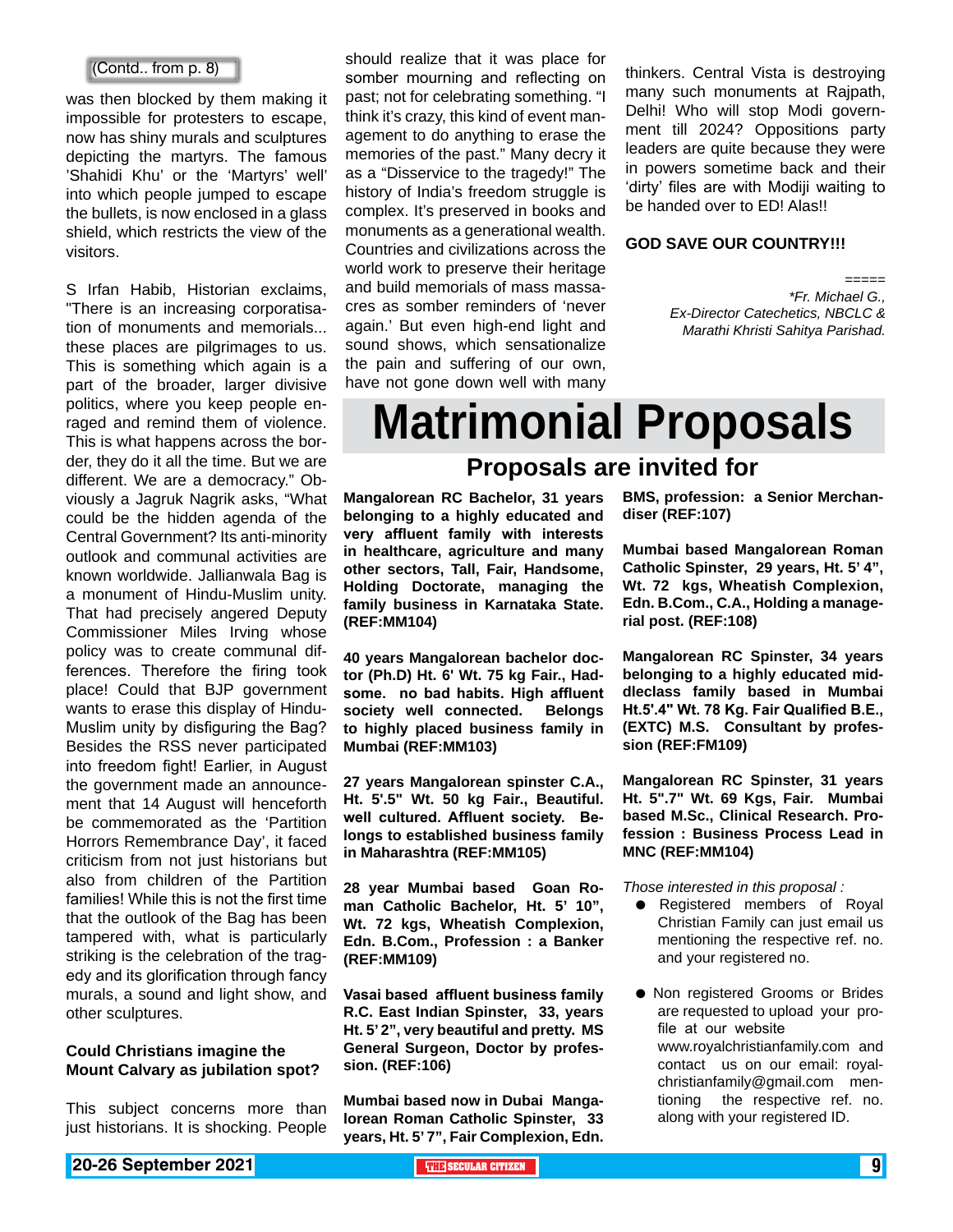### **A Tribute To Dr. Verghese Kurien**

### **Milkyway All The Way-Making Milk Dream Come True**

**W** ith the monsoon in Maha-<br>milk and milk products, Mum-<br>bai and suburbs are facing shortage of rashtra taking a heavy toll of milk and milk products, Mummilk. But milk is a country's delight and both young and old would like to drink milk in different forms. Natural milk is the most wholesome nutrition for your kid. In fact, natural cow milk is the best substitute to mother's milk for infants. This is reminding expectant mothers during Breast feeding week. However, as per an FSSAI survey, more than

68% of milk in India is adulterated. Milk typically travels 500-1000 kms and takes up to 2 weeks to reach your doorstep. Adulterants such as Urea, Caustic Soda and Detergent are added to the milk to control acidity and kill bacteria. Most milk consumed today is a combination of milk, milk powder and water.

India has rapidly emerged as one of the largest producers of milk over the last three decades, accounting for 18.5 per cent of global milk production. According to an Edelweiss report of late last year, buoyed by rising consumerism and the preference of a healthy lifestyle, the Indian dairy industry is expected to register 15 per cent compounded annual growth till 2020 and emerge as a  $\square$ 9.4-lakh crore industry.

With an opportunity this huge, it's no wonder that there has been hectic activity in the industry in the last few years with several well established Indian companies and multinationals hopping on to the bandwagon. This has resulted in a slew of new and innovative products being launched at the upper-end of the spectrum. However, amidst this heady growth, a health crisis looms.

The dynamics of the Indian dairy in-



dustry is very different from that of more developed countries. While in developed markets, dairy companies depend on an ecosystem of large corporate dairy farms and most procurement is done from few large farms, in India, dairying is still largely seen as an instrument of social and economic development. While 18-20 per cent of the daily milk produced is chan-

> nelled through the organised segment and pasteurised, a whopping 80 per cent of the industry remains unorganised. The milk supply comes from millions of small producers based in rural areas who have an average of one or two milch animals comprising cows and/or buffaloes.

Another specific dynamic is the phenomena of vendors collecting milk from local producers and selling it in both urban and rural areas. What this translates into is inefficiencies in the supply chain where a large portion of milk produced does not adhere to basic standards of hygiene and is unfit for consumption. Considering that over 80 per cent of milk consumption in India is liquid milk, it can pose serious health risks. Un-chilled and unpasteurised milk can produce diseasecausing germs and bacteria. A 2012 survey conducted by the Food Safety and Standards Authority of India in 33 States and found that 68.4 percent of 1,791 milk samples were contaminated. In urban areas, 70 per cent of the samples were found to be contaminated, in rural areas it stood at 31 per cent.

To ensure that the Indian dairy industry continues to grow in a healthy, sustainable manner it is important to assess each element in the supply chain and

modernise it with a focus on creating toxin free and antibiotic safe, high quality milk. At the start of the supply chain, attention needs to be paid to managing and rearing cattle, and providing farms with the right kind of cattle feed. The next step involves processing and cold chain infrastructure. While significant steps had been taken under the 'Operation Flood' programme, some of the processing units have become obsolete and need to be revitalised. Again, since it is not feasible to transport raw milk beyond 200 km, it is important that multiple sourcing, processing and distribution points be set up to maintain the quality and shelf-life of milk. Quality-friendly technologies such as the Bulk Milk Coolers (BMC) model would be an answer to the lacuna in the industry since it brings down the time taken to collect milk to around 45 minutes as opposed to the 2-3 hours for a typical central chilling/cold storage model, thus lowering bacteria formation.

Building processing units and last-mile linkages is another important area in the supply chain that will benefit stakeholders across the supply chain and ensure that milk, which is an important part of the Indian diet, remains a source of safe, wholesome goodness. White revolution is brought in India by Verghese Kurien and we are not feeling the shortage despite inclement weather due to various processing methods that keeps milk last longer.

Operation Flood started the White Revolution in India and made our country self-sufficient in milk and this was achieved entirely through the cooperative structure. Today around 12 million farmers in more than 22 states



C.K. Subramaniam

<sup>(</sup>Contd.. on p. 11)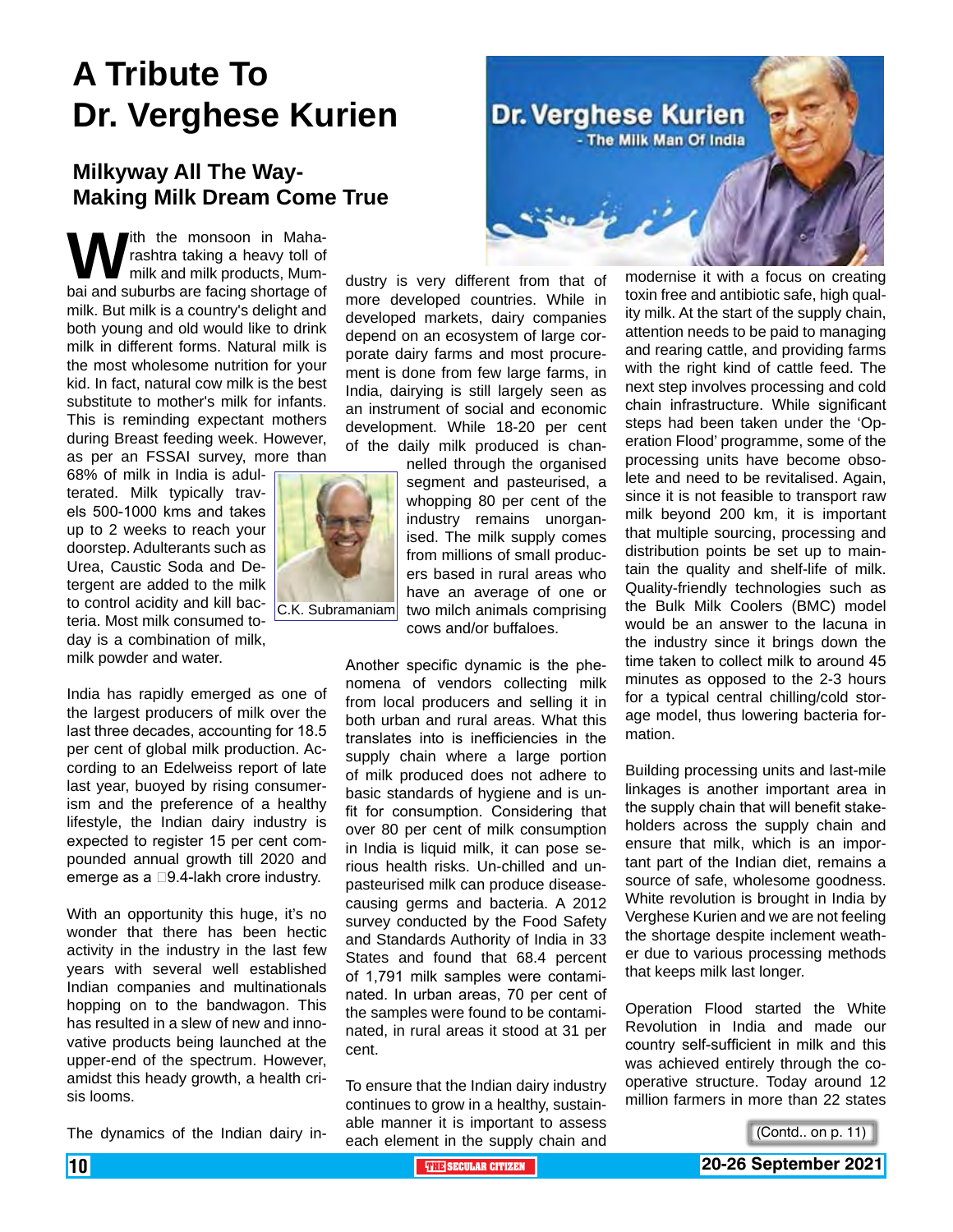## **The Show Must Go On**

The annual zonal competitions<br>
conducted by different parishes<br>
such as St. Peter's and St. The-<br>
resa's, have been a part of the Banconducted by different parishes such as St. Peter's and St. Thedra festivities for many years. The all Bandra zonals in its present form was inaugurated by St. Andrew's parish in 1953 and is a talent pool of eight parishes. St. Andrew's parish was divid-

### (Contd.. from p. 10)

across the country own around 250 dairy plants handling around 20 million litres of milk a day. This is a remarkable achievement. While we in India tend to take our achievement for granted, this feat elicited high praise and admiration throughout the world. In 1955 our butter imports were 500 tons per year; today our cooperatives alone produce more than 12,000 tons of butter. Similarly, we imported 3000 tons of baby food in 1955; today our cooperatives alone produce 38,000 tons of baby food. By 1975 all imports of milk and milk products stopped. The import permitted was that of food aid under Operation Flood. A separate agency called the Indian Dairy Corporation (IDC) was created to receive grants of food aid and use it in the Operation Flood, this agency was also headed by the marvelous Dr. Verghese Kurien." "Milk powder production increased from 22,000 tons in the pre operational Flood year to 1,40,000 tons by 1989. In 1998 the World Bank published a report on the impact of dairy development in India and looked at its own contribution to this.

The audit revealed that of the Rs 200 crore the world bank invested in Operation Flood, the net return on India's rural economy was a massive Rs 24,000 crore each year over a period of 10 years to which no other dairy programme has ever matched. Moreover when Amul started there were so many competitors in the market like Polson and other foreign players but Amul stood the test of time and over the years emerged as India's favorite.

ed into four zones and these teamed up with another Bandra parish/es by a draw of lots to form a zone. For instance North East has partnered with St. Theresa's. The competitions cover music, elocution, dancing and theatre. The purpose was to nurture talent and foster a spirit of camaraderie.

Alas! The pandemic put a temporary stop to this event. In order to lift up the spirits of the on-line viewers, the St. Andrew's All Bandra Zonals committee decided to have a four day entertainment programme *by Monica Fernandes* through the use of technol-

ogy, showcasing past winners.Ebullient, irrepressible Melody Laila hosted the first evening of melody covering different genres from classical to pop on 28th August. Five former Bandraites now based in Canada kick-started the evening. Hundred year old Olga D'Souza reminisced about the zonals of yesteryears. The spotlight artiste was Usha Uthup who regaled the audience.

Daniel D'Souza was the host for the event on the 29th, which among others, featured Samantha Noella, Petra Misquita, Kimberly Van Drine, Anouskha Vaz, Trevor Furtado. Well known in theatre personality Roger Pereira recalled the zonals of days gone by.

Fr.Austin Norris commenced the third day celebrations on 4th September with a prayer of thanksgiving. Erica D'Souza hosted the event. The audience was regaled with many duets such as Larry and Ashley Pinto, Pat and Mel, and a trio of three generations. The Victory Chorus Line conducted by Karen Vaswani, gave a delightful performance. Leandro D'Silva rightly said that the zonals fostered other talents as well such as conflict resolution, management skills and ideating. The spotlight artiste again was Usha Uthup with her foot tapping

rendition of 'Bombay Mere Hain'.

Bishop John Rodrigues blessed the fourth day programme on 5th September and Brian Tellis hosted the evening.

Bandra's Elvis Siddharth Meghani had the audience enthralled. Saloni D'Souza, Rhea Paula D'Souza and Tzeitel Fernandes were some of the other performers. The spotlight event was the all-parish virtual choir with

more than hundred Bandraites singing with gusto from places such as New Zealand and Canada. Shaila Rego Braganza and Calvin Vaz must be credited for the herculean task of distant training of this motley group of merry singers.

Brian Tellis stated that the zonals were 'an incubation of talent' and launched professional artistes such as Lisa Rodrigues, Lara Pinto, Joshua Vaz, Carlton Braganza and Chelsea D'Souza, who also performed. The evening concluded with due credit to those who made the Bandra zonals events to be remembered such as Msgr. Nereus Rodrigues, Dr. Eric D'Souza, Mona Aranha, Blanche Viegas, Raul Viegas, Celeste Cordo, Carl Mendes, Christopher Curry, sponsors The CitizenCredit Bank and Furtados, and many others.

The Bandra zonals were a resounding success, thanks to the hard work and performances of many Bandraites through the years too numerous to name.

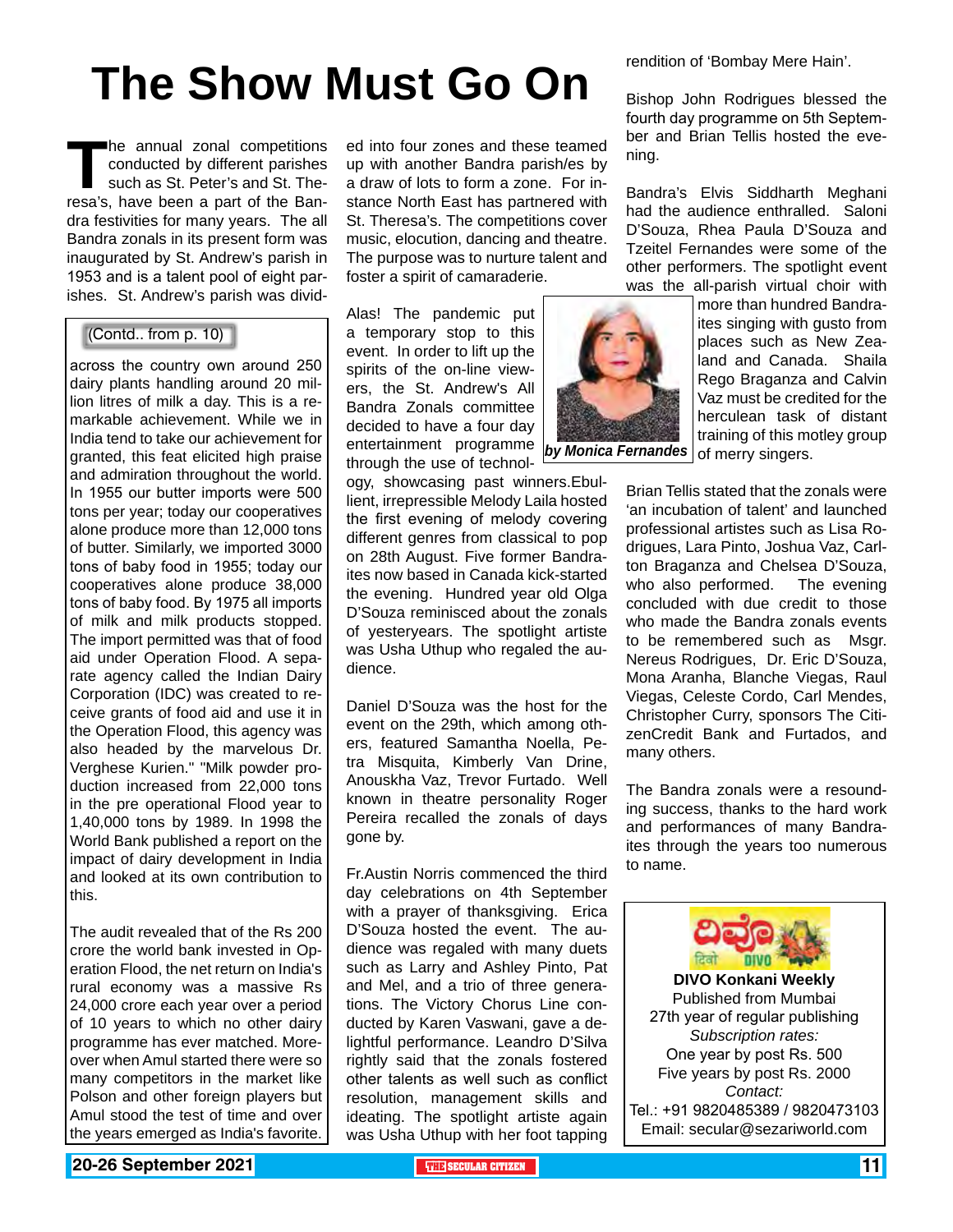### **Coffee and a Fly**

A customer ordered a cup of coffee in a restaurant! The waiter served the coffee. The customer found a fly in the coffee. He called the waiter.

Customer: How do I drink this coffee! Waiter: Don't you know how to drink a coffee?

- Customer: Waiter, see, there is a fly in my coffee.
- Waiter: Oh yes sir, you are right! There is a fly in your coffee.
- Customer: Waiter, I said, there is a fly in MMY coffee (He stressed the word MY)
- Waiter: Oh don't worry sir, the fly won't drink much!
- Customer: Waiter, it is swimming in my coffee.
- Waiter: Sir, do you want me to get a lifeguard for the fly sir?
- (Annoyed) Customer: the fly dead, it's irritating!
- Waiter: I guess, it doesn't know how to swim properly.
- Customer: How do I drink this coffee? Waiter: Don't you know how to drink? I will teach you!
- He drank the coffee! And said, this is

how you should drink a coffee.

#### \*\*\*\*\*

Four women living in the neighborhood were invited to a party. They were discussing about the dress they would wear for the party. They finally decided to choose the color that matches with the hair color of their husband.

The first woman told, 'I will go with red as my husband colored his hair red'

The second woman said, 'I always



prefer black as my husband's hair color is naturally black!'

- The third woman told, 'Yeah, then I do prefer to go with yellow dress as he has blonde hair!' (yellow)
- The fourth woman was quiet. All the other insisted her about her preferred color.
- She said, 'I was thinking a lot but can't choose any color, I can't wear any dress because my husband is bald!'

#### \*\*\*\*\*

During a cold winter day a wife messaged to her husband that "the Windows frozen".

- Husband replied to pour some warm water on them.
- After a while husband received a message again "No way, the computer is completely spoilt now"! \*\*\*\*\*

Station Master and a Lady Passenger A lady was running to catch a train to Bangalore. She reached the station and was searching for the train.

Passenger: (Asked to the station master) Sir, is this my train?

- Station Master: No Madam, this is not your train, it's railways department's train.
- Passenger: (Annoyed) That's a good joke. Don't act too smart. What I meant was, can I take this train to

### **Good Proposals**

**Wide Choice of Christian Brides and Grooms available** *Contact:*

**Royal Christian Family 99, Perin Nariman Street, 1st Floor, Nr. GPO, Fort, Mumbai 400001. Tel.: +91-9820485389 / 9820473103** Email: **royalchristianfamily@gmail.com** Website: **www.royalchristianfamily.com**

Bangalore?

- Station Master: No ma'am, you cannot! This train is so BIG and you can't take it.
- Passenger: Its really funny! Now say me, will this train take me to Bangalore?
- Station Master: NO ma'am. The train can't take you. The train driver will drive it to Bangalore!

The passenger fainted! \*\*\*\*\*

- Patient: Doctor, please can you help me out?
- Doctor: Yes, you may make your way out the same way you come in. \*\*\*\*\*
- Customer called to Tech support: "my computer is not connecting to Internet"
- Tech support: "Ok, which operating system are you using?"
- Customer: "Internet explorer"!
- Tech support: "No, you just right click on "my computer" and click on the properties menu"
- Customer: "what are you saying, this is not your computer, it is my computer"! \*\*\*\*\*
- Q: How do you differentiate between a can of tomato soup and a can of chicken soup?
- A: Just read the label. \*\*\*\*\*

### *A woman went to a sporting goods store to buy a rifle.*

- Women: "It`s for my husband. Shopkeeper: "Did he tell you what type should buy?"
- Women: "Are you kidding?","He doesn`t even know that I`m going to shoot him today!" \*\*\*\*\*
- Golfer: "I will move heaven and earth with this game of golf and will break all the records."
- Caddy: "Yeah Sure! Trying heaven will be better, because you have already moved most of the earth with this shot." \*\*\*\*\*

How did the football ground end up in a triangle? Somebody took a corner! \*\*\*\*\*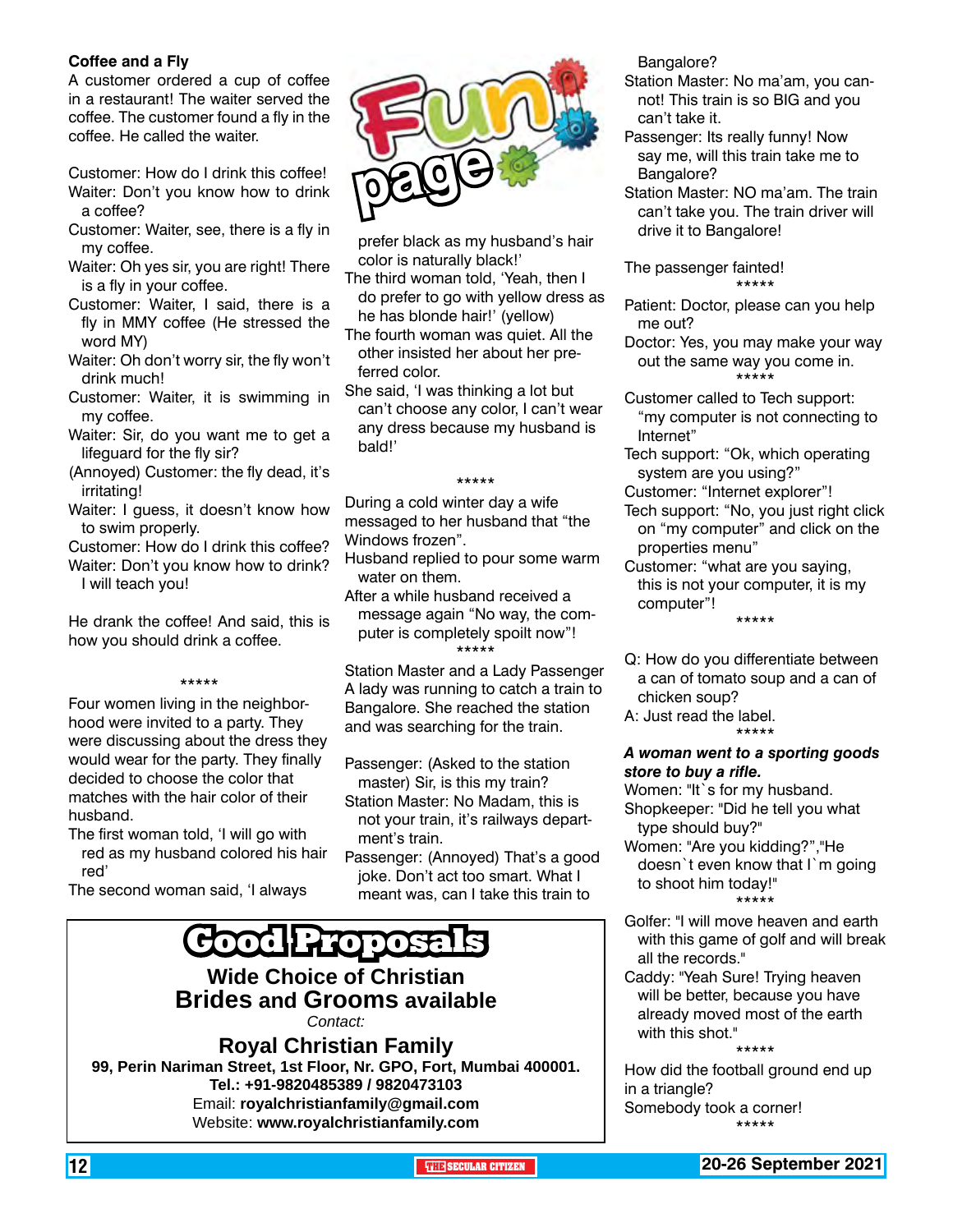### **Inviting Proposals for NEW ZEALAND Settled Indian Catholic Bride**

**FN213087: New Zeland : Dec. 1996 born Catholic Nurse, Ht. 5'.7", Wt. 60 kg., Fair Edn.: B.Sc., Nursing, Profession: Staff Nurse .**

> Those willing to settle in New Zeland after marriage

can contact : **Royal Christian Family, Tel.: +91 - 9820485389 / 9820473103**

**Please renew your subscription if expired. Mention your subscription no. while sending the renewal amount**

### Subscriptions for **RENEW SECULAR CITIZEN**<br>Renewal as well as New, can be

sent through Bank Fund Transfer to any one of the following banks:

Bank: HDFC Bank Branch : CST - Mumbai VT Account Name: The Secular Citizen Current Account No. 03552000006744 ISFC code: HDFC0000355 or Bank: Citizen Credit Co-op Bank Ltd., Branch : Colaba, Mumbai Account Name: The Secular Citizen CurentAccountNo. 2090031000000489

ISFC code: CCBL0209003

Please inform us through email: secular@sezariworld.com or through phone: 9820485389 after transferring the same.

**Ingredients:**

### **For the masala:**

1 tsp cloves (laung) 1 tsp black pepper corns 3 cardamoms 3-inch piece cinnamon stick 1/2 tsp turmeric powder 16 cloves garlic (roughly chopped) 15 dry Kashmiri red chillies 6 Byadagi dry red chillies Vinegar (as required to grind the masala) 8 tsp sugar 1 tsp salt

### **Other Ingredients:**

 500 grams boneless pork meat 1/2 tsp turmeric powder 1/2 tsp salt 3 cup oil (to deep fry) 10 cloves garlic (thinly sliced) 3-inch piece ginger (chopped) 2 sprigs curry leaves 3 big onions (finely chopped) 1/2 cup vinegar



### **Method:**

Wash the meat, then cut it into 1/2 inch cubes.

Apply turmeric powder and 1/2 tsp salt to the meat. Keep it aside for an hour and then drain all water from the meat.

In a deep frying pan, deep fry the meat pieces till golden brown. Drain meat on absorbent paper towel.

- Pour 1/4 cup vinegar over the meat pieces. Allow the vinegar to soak in for about 30 minutes to an hour.
- In a mixer-grinder, grind all the ingredients mentioned 'For the masala' using sufficient vinegar (about 1 cup) into a fine paste (Don't use any water while grinding). Keep it aside.
- In a deep bottomed vessel, add the oil that was used to deep fry the meat. Add in the garlic, ginger and curry leaves. Fry for 30 seconds and don't allow these ingredients to get brown.

Then add the onions and fry till they turn soft (not brown).

Now add the ground masala and fry for about 2-3 minutes.

Add the pork meat to it and mix well.

Cook on a low flame for about 12-15 minutes with the lid open.

Adjust the salt, sugar and vinegar (remaining if required).

Your pork pickle is ready.

Allow this pork pickle to mature in the refrigerator for at least a week before consuming it.

After a week, your pork pickle is ready to be eaten.

*P.S.: Do not use water at any stage while preparing this pickle (while grinding the masala or while cooking it. Just use vinegar only).*



**20-26 September 2021 THE THE SECULAR CITIZEN THE** SECULAR CITIZEN **13**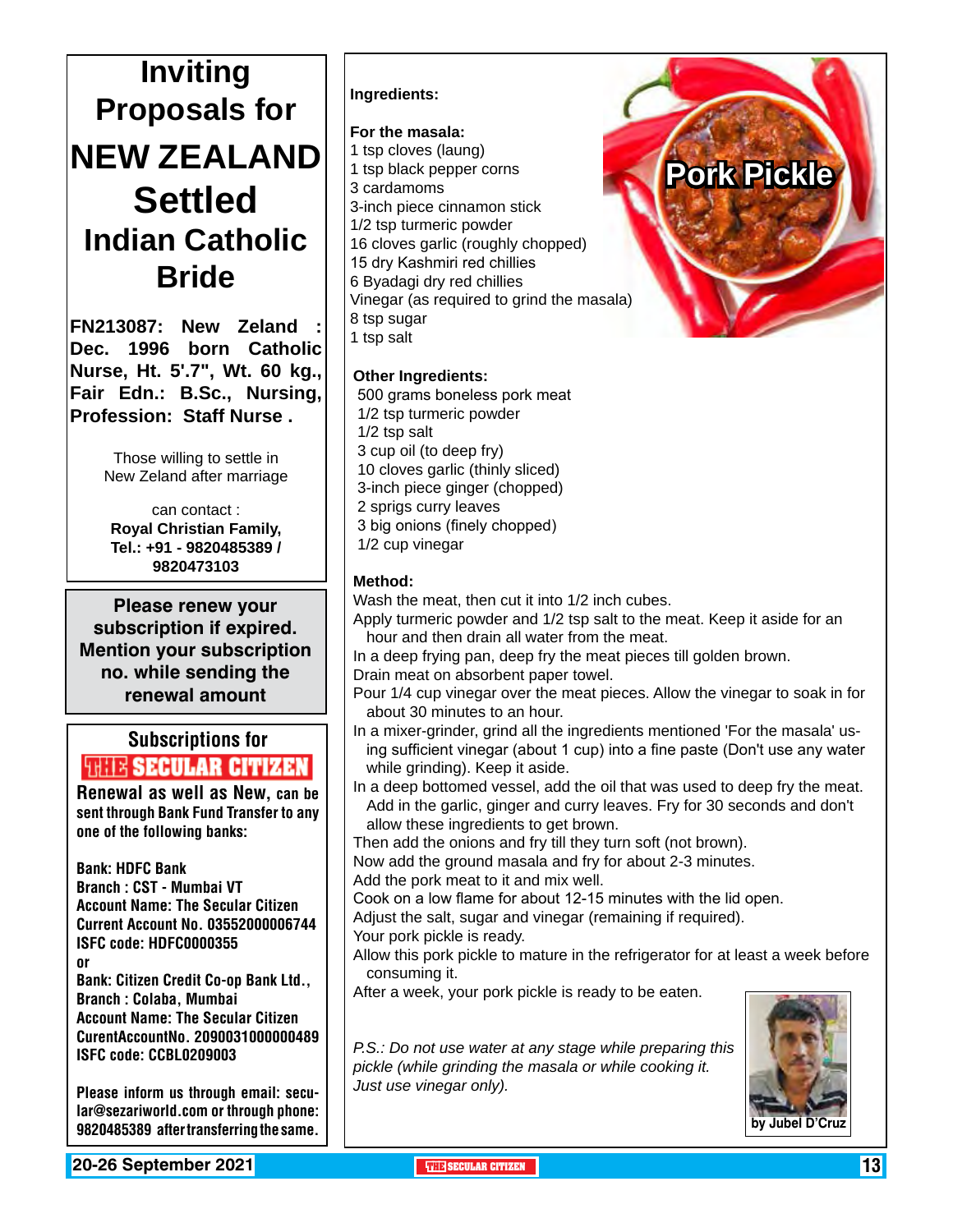# **Cataclysmic Coronacalamity**

(Contd... from last issue)

The second relates to the economy and the adverse impact it will have on the country's 100 billion USD-plus fashion industry as most of the garment industry is dependent on China not just for their cheap manufacturing but also for its consumption in China's billion-plus-consumer market.

As the virus spread its tentacles around the world, no country was spared as the dragnet spread far and wide infecting almost 50 million people worldwide in the first wave completely swamping medical services and spreading mayhem all around. The most developed countries like the US and Western Europe were the most affected along with Brazil, Mexico, Iran and India and over a million deaths.

It was clear that only a miraculous

cure like a vaccine could stem the tide of disease that was enveloping the whole world. As countries looked uptoPharma companies to provide the healing touch, the companies themselves scrambled their best resources to meet the unprecedented challenge

#### **Part VII: TO TAKE OR NOT TO TAKE**

The corona crisis notwithstanding, the vaccine has created a dilemma for those resisting the remedy as being worse than the malady akin to choosing between the devil and the

deep sea: to take or not to take the vaccine. The choice is very clear: taking the vaccine will protect both you and the community around you

"To be or not to be – that is the question" was the soliloquy given by Shakespeare's Hamlet expressing an eternal life dilemma. The corona crisis has in its wake created a similar dilemma for many who are facing an-Hobson's choice: to take or not to take the vaccine. Those resisting the vaccine see the remedy as being worse than the malady akin to choosing between the devil and the deep sea.

As the corona crisis started unfolding in India from early March 2020, Pharma Research companies went into an immediate overdrive to meet this unprecedented challenge. New drug approvals including critical clinical trials normally take between 3-10 years but the rampaging virus demanded immediate solutions and so the entire process was fast-tracked.

It is a credit to the high level of technological competence that beating all odds, vaccines from Pfizer &Modernawere ready for a roll-out by

> Nov 2020. In India, the Oxford-Astrazenaca developed Covishield was the first off the block and this was followed by the indigenously developed Covaxin.

One would have thought there would be a beeline for vaccination when it was launched for healthcare and frontline workers in Jan 2021 but thanks to a widely circulated social media disinformation campaign many were wary of the after effects of the jab. By the time the vaccine was opened up for the 60+ in March 2021, the vaccination drive started to

splutter. The excuses ranged from the juvenile: "I hate injections" to the pseudo-intellectual: "I have sufficient immunity…I don't need the vaccine" In between were the anxiety responses: "I heard they inject the virus so I will end up getting infected" or "people have died despite the jab so why should I invite trouble".

To add grist to the rumour mills, the Patanjali honchos came up with their version of the corona antidote (including cow urine) and blatantly decried the vaccine and ended up getting infected and were treated with the very same medications that they had run down. RaghavYadav from Bareilly, UP businessman took to social media to denounce the vaccination campaign. A week later, his entire family contracted the virus and his parents and himself, all succumbed to the virus.

The World Health Organization (WHO) and the Indian Council of Medical Research (ICMR) have strongly endorsed the safety and efficacy of the vaccines that have been launched in India.

So what is the moral of our story: Every cure has a price one has to pay. There have been reports of side effects of the vaccine which is common for all vaccines, but the benefits far outweigh the minor side effects. With our fragile health infrastructure, particularly in the vast rural hinterland of our country and the propensity of our masses to throw caution to the winds and ignore the best antidote for the virus: SMS (social distancing, masking and sanitization) we have the perfect recipe for a man-made disaster.

Worldwide too the vaccination campaign had a slow start partly due to apathy in the western world and largely due to non-availability of sufficient vaccines in the developing countries. As of August 2021, almost 5 billion doses have been administered worldwide equal to 64 doses for every 100 people. With the threat of a third wave looming large, onlymass vaccination of at least 70% of the population will ensure that we achieve the desired level of sero-immunocity to bail us out of the pandemic.

(Contd.. on p. 15)





**Thomas Lobo** is retired Director-

Pfizer Ltd, former Campus Director of St. John Technical & Educational Campus at Palghar and is currently a freelance Management Advisor to Higher Educational Institutions and a Life Coach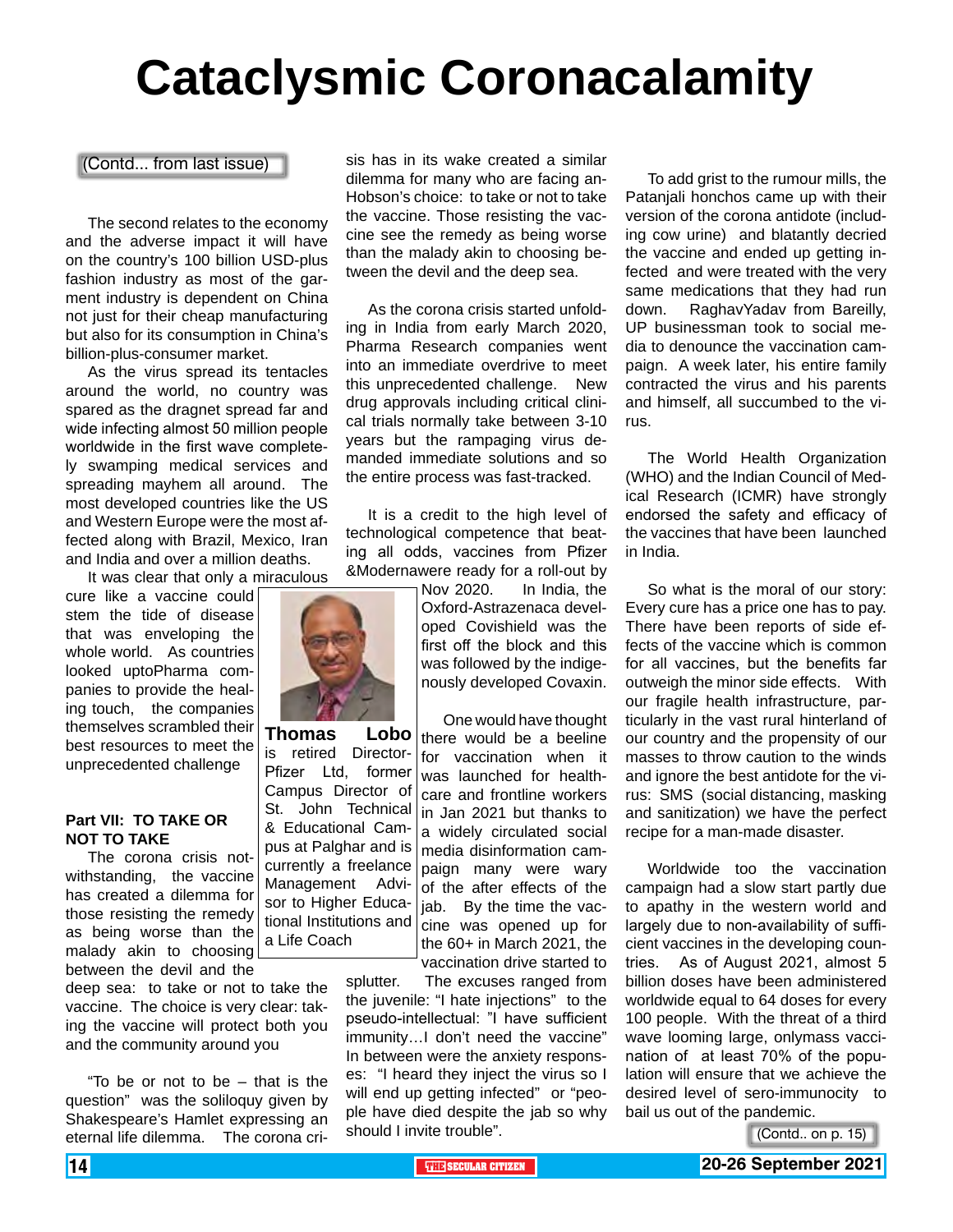#### **Part VIII: THE VIRUS DOES NOT GIVE UP!**

As countries settled down to coping with the human and economic fallout of the pandemic and with vast swathes of the population globally immunized with the vaccine, the virus in the meantime, struck again with a delta variant that was much more virulent and transmittable and once again the world was in the throes of the second wave crisis.

The staggering loss of life notwithstanding, the virus had a huge financial and economic impact all across the globe. Countries scrambled to procure and stock up vaccines that would hopefully stem the onslaught of the virus. But the virus had other plans with a Delta variant that first emerged in western Maharashtra and then spread to the rest of the country and abroad. This Delta variant was much more virulent and transmittable and once again the world was in the throes of the second wave crisis.

While the second wave hit the UK in Nov-Dec 2020, it hit India in April-May 2021. The second wave, recorded over 26 million cases in India& had severe consequences in the form of spiraling cases, reduced supplies of essential treatments. In the first wave, the most vulnerable were the 60+ aged population and those with co-morbidities. The second wave hit the young very hard and also had a long recovery period followed by postrecovery complications.

The reproduction number of the virus – also called R0 and  $R$  – is a way of rating a disease's ability to spread and estimates the average number of people infected by one already infected person. Ideally this should be below 1 but hovered above 1 during most of the second wave and has started receding now. Among the worst affected states in India were Maharashtra, Kerala, Karnataka and the North Eastern states.

Amidst the raging pandemic in Maharashtra with over 57 lakh infected and 1 lakh dead, a non-descript village called Kalbhonde, a tribal hamlet on the border of Thane and Nashik

districts has managed to stay covid free for more than 425 days thanks to the practical wisdom of its elders and collective safety efforts by sealing the village and setting up a makeshift isolation centre for those working in neighbouring areas as farm hands.

There are fears that a third wave may hit India sometime in October 2021 impacting children. The country is bracing itself for the emerging threat with Oxygen concentrators set up in every district and paediatric facilities being ramped up.

With cases continuing to spring up all over the world, it would be sometime before normalcy is restored. The economy is picking up the pieces and struggling to settle down. Travel, tourism and Hospitality industry have been hit severely. Education has taken a hard hit as online classes have not been as effective. Companies too are poised to open their doors and bring employees back into a physical space, as online work has not been fruitful enough in many cases. In the meantime, it does appear that the virus is waiting to make the next move and waiting to catch the unvaccinated off-guard. There are rumours of a Lamda variant looming on the horizon, There is also evidence that the immunity provided by the vaccines would abate over time, necessitating a booster dose which has already taken off in the US. How would a post-covid world shape up is anybody's guess…. we can just keep our fingers crossed and our sleeves rolled up…vaccine or no vaccine.

### **Part IX: ARE WE READY TO BLAME OURSELVES?**

Is the corona crisis something we have brought on ourselves? With the indiscriminate plundering of mother earth and the wanton contamination of our air and water systems will sound the death knell of our world. Unless we mend our ways and learn to respect and preserve our environment, we will continue to bear the brunt of our recklessness

It is indeed an irony of life that we pay for the sins that we commit in this world itself. Hell and Heaven are states of the mind! We can create either a heaven or a hell on earth itself and that is exactly what our generation has been doing….creating a living hell for all of us with the upheaval caused to our ecosystems by our abuse of **Nature** 

The following Coronavirus Letter to Humanity penned by Vivienne R Reich highlights poignantly the manmade crisis that we are facing today:

#### **Coronavirus Letter To Humanity**

The earth whispered but you did not hear.

The earth spoke but you did not listen The earth screamed but you turned her off.

And so I was born...

I was not born to punish you..

I was born to awaken you..

The earth cried out for help...

Massive flooding. But you didn't listen.

Burning fires. But you didn't listen.

Strong hurricanes. But you didn't listen.

Terrifying Tornadoes. But you didn't listen.

You still don't listen to the earth when. Ocean animals are dying due to pollutants in the waters.

Glaciers melting at an alarming rate. Severe drought.

You didn't listen to how much negativity the earth is receiving.

Non-stop wars.

Non-stop greed.

You just kept going on with your life.. No matter how much hate there was.. No matter how many killings daily..

It was more important to get that latest iPhone than worry about what the

earth was trying to tell you..

But now I am here.

And I've made the world stop on its tracks.

I've made YOU finally listen.

I've made you take refuge.

I've made you stop thinking about materialistic things..

Now you are like the earth...

You are only worried about YOUR survival.

How does that feel?

- I give you fever..as the fires burn on earth.
- I give you respiratory issues..as pollu-

(Contd.. on p. 18)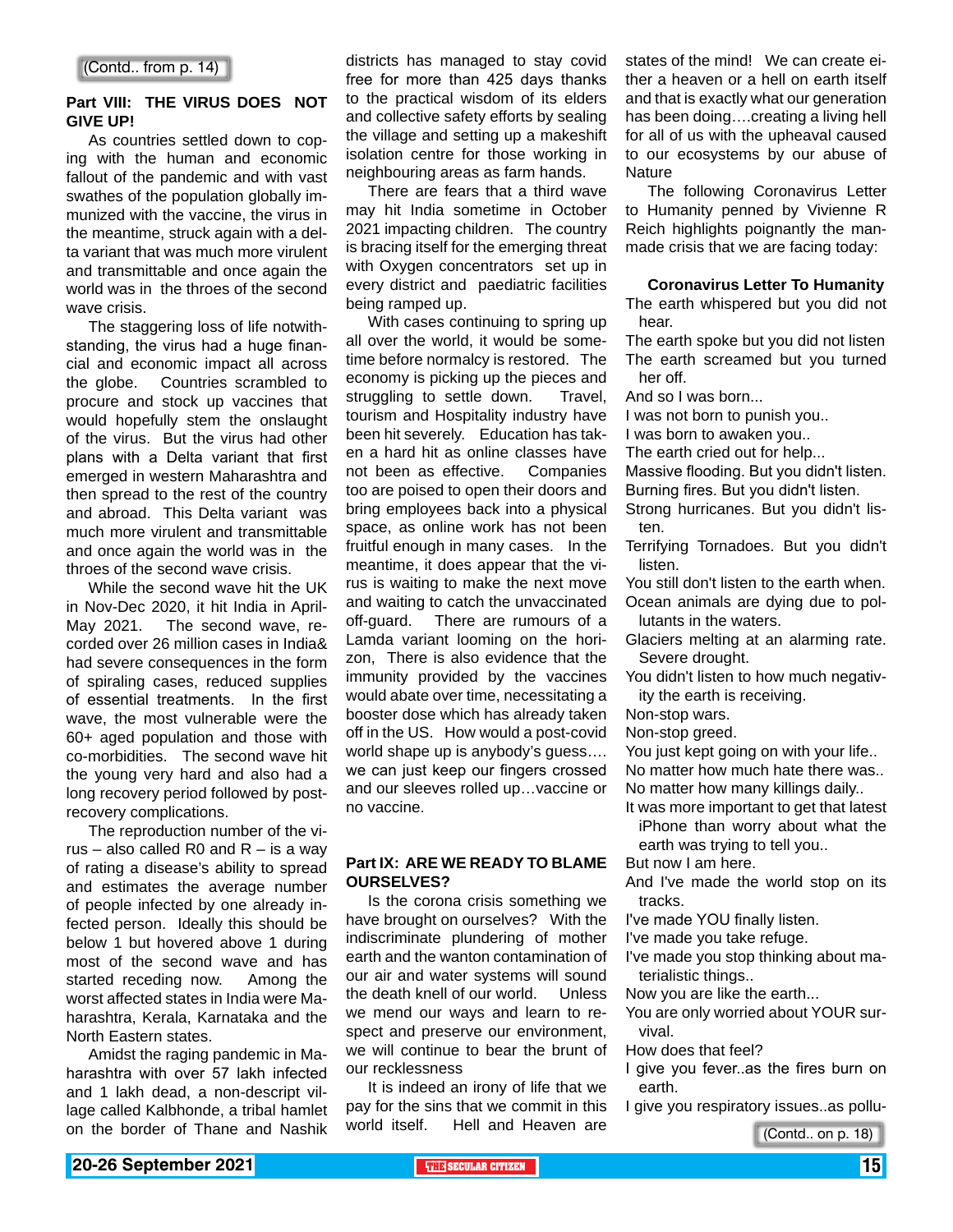## **Royal Christian Family MATRIMONIALS - GROOMS**

**7225. MUMBAI :** Goan Roman Catholic Bachelor, (Born in July 1994), Ht. 5' 7", Wt. 70 kgs, Fair Complexion, Edn. INFT, Profession : Database Developer. Contact email :

allan.jones.137@gmail.com

**7221. MUMBAI :** Mangalorean Roman Catholic Bachelor, (Born in May 1985), Ht. 5' 7", Wt. 72 kgs, Wheatish Complexion, Edn. B.Com., working in a Oil rig. Contact email :

renithamas@yahoo.co.in

**7185. MUMBAI :** Goan Roman Catholic Bachelor, (Born in October 1984) Ht. 5' 10", Wt. 72 kgs, Wheatish Complexion, Edn. B.Com. working for Bank. Contact email :

shaun.neo00.outlook.com

**7113. POONA :** Tamilian Roman Catholic Bachelor, (Born in December 1982), Ht. 5' 6", Wt.65 kgs, Fair Complexion, Edn. B.Com., working in Logistic Co. in **DUBAI**. Contact email

: shantasam1955@gmail.com

**7180. U.K. :** Goan Roman Catholic Bachelor, (Born in September 1982) Ht. 6', Wt. 77 kgs, Fair, Edn. Chartered Accountant, Profession : Director Insurance Company. Contact email : russ\_dsouza@yahoo.com

**7097. MUMBAI :** Mangalorean Roman Catholic Bachelor, (Born in October 1991), Ht. 5' 11", Wt. 97 kgs, WheatishComplexion, Edn. B.Com., working as Sr. Account Recievable in private company. Contact email : dsouzadonald11@gmail.com

**7224. MUMBAI :** Goan Roman Catholic Bachelor, (Born in September 1986), Ht. 6', Wt. 93 kgs, Wheatish Complexion, Edn. Marine Engineering, working as a 3rd Engineer in Ship.

Contact Mob.: 9773541522 **7226. CANADA :** Canadian Citizen Mangalorean Roman Catholic Bachelor, (Born in August 1990), Ht. 5' 4",

### **Important Notice**

Telephone no. of candidate will be printed only with the consent of members. For Tel. Nos. Please contact: +91- 9820473103 / 9820485389 or Email : royalchristianfamily@gmail.com

Wt. 59 kgs, Fair Complexion, Edn. M.Sc., in Environmental Science and in Energy Management postgraduate degrees from the University of Toronto. Working for a reputed company as Energy Management Analyst in Totonto. Contact email :

francisper@gmail.com

**7218. MUMBAI :** Goan Roman Catholic Bachelor, (Born in November 1988), Ht. 5' 9", Wt. 68 kgs, Wheatish Complexion, Edn. B.Sc., Aviation, working as a Commercial Pilot. 1st Officer. Contact email :

dcostajess@gmail.com

**6841 MuMBAI :** Anglo Indian / Keralite Roman Catholic Bachelor, (Born in May 1991), Ht. 170 cms, Wt. 78 kgs, Fair Complexion, Edn. M.Com., working as a Sales Executive. Contact email : mrsannieroy@yahoo.co.in

**7184. U.K. :** Goan Roman Catholic Bachelor, (Born in April 1990) Ht. 5' 7", Wt. 65 kgs, Wheatish Complexion, Edn. B.Com., working as a Credit Control in Private company in U.K. Contact email : troyt007@gmail.com

**6434. MUMBAI :** East Indian Roman Catholic Bachelor, (Born in November 1978), Ht. 5' 5", Wt. 50 kgs, Fair Complexion, Edn.MD, MS., Doctor by profession. Contact email : rayanvincent@rediffmail.com

**7112. MUMBAI :** Converted Roman Catholic Bachelor, (Born in October 1970), Ht. 5' 7", Wt.80 kgs, Fair Complexion, Edn. B.Com., & Masters in International Journalism (UK). Looking for a bride below the age of 42 years (below 40 - 42 years) who is willing to raise a family. Contact by email : decemberwedding08@yahoo.com

**7242. MUMBAI :** East Indian Roman Catholic Bachelor, (Born in December 1992), Ht. 5' 8", Wt. 60 kgs, Fair Com-

### To Place Your Matrimonial Advertisement Call:

+91 - 9820485389 or 9820473103

Check your email at least once a week. Members are requested to inform us when they are settled, so that publication of their details can be discontinued.

plexion, Edn. MCA / MCS, working as a Software Developer. Contact email : mayapereira\_2000@yahoo.com **7241. POONA :** Goan Roman Catholic Bachelor, (Born in June 1988), Ht. 5' 7", Wt. 65 kgs, Wheatish Complexion, Edn. B.Com., Post Graduation Banking and Finance, working for Bank. Contact email :

matri0688@yahoo.com

**7237. MUMBAI :** Mangalorean Roman Catholic Bachelor, (Born in July 1990), Ht. 5' 8", Wt. 70 kgs, Wheatish Complexion, Edn. M. Eng., MBA., PGDM., working as an Asst. Engg. Manager. Contact email : dannypinto@gmail.com

**7236. MUMBAI :** Goan Roman Catholic Bachelor, (Born in March 1986), Ht. 5' 9", Wt. 67 kgs, Wheatish Complexion, Edn. MBA. PGDM., MBA from NMIMS, working as a Manager in Bank. Contact email : sallysylviana@yahoo.in

**7233. MUMBAI :** East Indian Roman Catholic Bachelor, (Born in March 1983), Ht. 6' 1", Wt. 83 kgs, Fair Complexion, Edn. HSC, IHM, IT., working as a Instrument Tech., working offshore (Rigs). Contact email : bragandcruz@rediffmail.com

**7232. GOA :** Goan Roman Catholic Bachelor, (Born in July 1980), Ht. 5' 5", Wt. 65 kgs, Tan Complexion, Edn. Diploma in Automobile Technology, Self employed. Contact email : darwindesouza28@gmail.com

**7231. MUMBAI :** Goan Roman Catholic Divorcee, (Born in August 1970), Ht. 5' 9", Wt. 72 kgs, Wheatish Complexion, Edn. Diploma Holder, working as a Manager with a Cruise liner based in **USA** . Work entails 6 months work and 2/3 months vacation. Contact email :

raisaraisa1212@yahoo.in

**7227. MUMBAI :** Goan Roman Catholic Bachelor, (Born in August 1990), Ht. 5' 10", Wt. 73 kgs, Wheatish Complexion, Edn. B.Com., working as a Senior HR. Contact email :

baptistadarryl@yahoo.in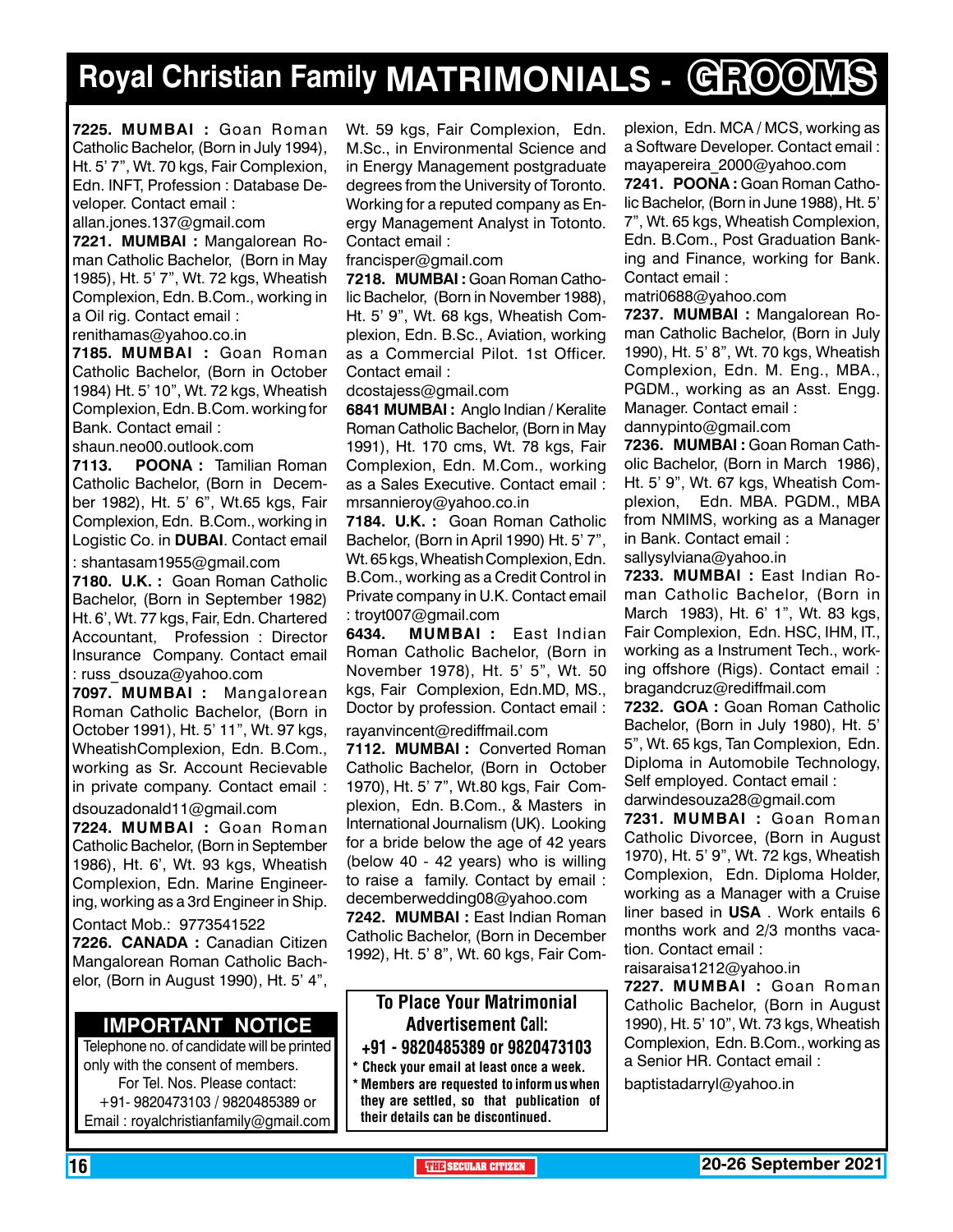### **Royal Christian Family MATRIMONIALS - BRIDES**

**7244. MUMBAI :** Goan Roman Catholic Spinster, (Born in August 1992), Ht. 5' 4", Wt. 54 kgs, Wheatish Complexion, Edn. M.Com., Chatatered Accountant, working in one of the Top Five reputed companies in Mumbai. Contact email : fionadesouza18@gmail.com **7246. CANADA :** Mangalorean Roman Catholic Spinster, (Born in December 1991), Ht. 5' 1", Wt. 71 kgs, Fair Complexion, Edn. Masters in Global Business Management, working as a Social Media Co-ordinator. Contact email :

francispinto15@yahoo.com

**7230. MUMBAI :** Silm, Smart, Beautiful Roman Catholic Spinster, (Born in August 1995), Ht. 5' 7", Wt. 50 kgs, Fair Complexion, Edn. B.Com., working in Pharmaceutical Company. Contact email alex1947@rediffmail.com

**7248. MUMBAI :** Mangalorean Roman Catholic Spinster, (Born in March 1992), Ht. 5' 5", Wt. 59 kgs, Fair Complexion, Edn. HR Master of Management BMS, working for UK Company as a HR Sr. Executive. Contact email :

librans19@yahoo.com

**7128. MUMBAI :** Affluent business family R.C. East Indian Spinster, (Born in 12-04-1988), Ht. 5' 2", very beautiful and pretty. Edn. MS General Surgeon, Doctor by profession. Contact email :

drvd2019@gmail.com

**7247. MUMBAI :** Mangalorean Roman Catholic Spinster, (Born in August 1989), Ht. 5' 3", Wt. 77 kgs, Wheatish Complexion, Edn. M.Com., Teacher by profession. Contact email : doreen.veigas@gmail.com **7214. MUMBAI :** Goan Roman Catholic Spinster, (Born in October 1986), Ht. 5' 4", Wt. 52 kgs, Fair Complexion, Edn. CA CFA Ms Finance M.Com., working as a Senior Manager. Contact email :

frfernandes020@gmail.com

**7234. MANGALORE :** Mangalorean Roman Catholic Spinster, (Born in November 1993), Ht. 5' 4", Wt. 60 kgs, Fair Complexion, Edn. MBBS, MD (ongoing), Doctor by profession. Contact email : samaddy2013@gmail.com

**6871 MUMBAI :** Goan Roman Catholic Spinster, (Born in January 1989), Ht. 5' 3", Wt. 56 kgs, Wheatish Complexion, Edn. M.A. Teacher by profession. Contact email : andreaandrade310@gmail.com

**7210. AURANGABAD :** Mangalorean Roman Catholic Spinster, (Born in January 1994), Ht. 5' 5", Wt. 50 kgs, Fair Complexion, good looking, beautiful, Coming from business family, Edn. Chartered Accountant, C.A. by Profession. Contact email :

putturaurangabad@gmail.com

**7064. MUMBAI :** Goan Roman Catholic Spinster, (Born in May 1988), Ht. 5' 2", Wt. 50 kgs, Wheatish Complexion, Edn. MBA, working for Private Company as an Accounts Executive. Contact email : cecrc19@gmail.com

**7199. BANGALORE :** Mangalorean Roman Catholic Spinster, (Born in January 1990), Ht. 5' 2", Wt. 53 kgs, Fair Complexion, Edn. Master's in Mass Communications (NTU, Singapore) working as a Senior Manager of Corporate Communications in **SINGAPORE**. Contact email : mafern.2121@gmail.com

**7095. MUMBAI :** Goan Roman Catholic Spinster, (Born in December 1992), Ht. 5' 3", Wt. 55 kgs, Wheatish Complexion, Edn. M.Com + Import Export Certificate Course, working as a Billing Assistant in Well known Hospital. Contact email :

perpetualdias7@gmail.com

**7182. MUMBAI :** Mangalorean Roman Catholic Spinster, (Born in October 1992), Ht. 5' 4", Wt. 72 kgs, Wheatish Complexion, Edn. B.Com., C.A., working as Asst. Manager in TATA Company. Contact : email : matrimonialp27@gmail.com

**6642 MUMBAI :** Goan Roman Catholic Divorcee, (Born in September 1979), Ht. 5' 3", Wt. 65 kgs, Fair Complexion, Edn. B.Com., working as a Customer Service professional. Contact eamil :

sav\_mon@yahoo.com Tel.No. 8291001606 **7160. MUMBAI :** Mangalorean Roman Catholic Spinster, (Born in September 1988), Ht. 5' 7", Fair Complexion, Edn. BMS, working as a Senior Merchandiser in a Global Retail Company in Dubai. Contact email : prislobo10@gmail.com

**6860 MUMBAI :** Goan Roman Catholic Spinster, (Born in October 1991), Ht. 5' 4", Wt. 55 kgs, Wheatish Complexion, Edn. B.M.M. (Mass Media), working for IT in MNC. Contact email : lgp1891@gmail.com **7126. U.S.A. :** Mangalorean Roman Catholic Spinster, (Born in January 1992) from Mumbai, Ht. 5' 7", Wt. 60 kgs, Fair Complexion, Edn. B.E. (Computers) from Mumbai, M.S. (Information Systems) from US. Possesses H1B visa and is working as a Technical Analyst with an MNC in USA. Contact email : wilfyjoy1315@gmail.com or call +91 98603 02527 / + 91 9970172527

### **Important Notice**

Telephone no. of candidate will be printed only with the consent of members. For Tel. Nos. Please contact: +91- 9820473103 / 9820485389 or Email : royalchristianfamily@gmail.com

**7081 MUMBAI :** Goan Roman Catholic Spinster, (Born in April 1993), 5' 3", Wt. 55 kgs, Wheatish Complexion, Edn. Masters of Dentistry (MDS), Dental Surgeon, Doctor by profession. Contact email : carlferns93@gmail.com

**7066. MUMBAI :** Mangalorean Roman Catholic Spinster, (Born in June 1987), Ht. 5' 4", Wt. 78 kgs, Fair Complexion, Edn. B.E., (EXTC) M.S. (International Business Management), working as a Consulting Manager. Contact email :

l2018anselm@yahoo.com

**7240. PUNE :** East Indian Roman Catholic Spinster, (Born in October 1987), Ht. 5' 7", Wt. 65 kgs, Very Fair Complexion, Edn. MBA, working as a Finance Executive. Contact email :

angelina0134@gmail.com

**7065. MUMBAI :** Mangalorean Roman Catholic Spinster, (Born in December 1989), Ht. 5' 7", Wt.69 kgs, Fair Complexion, Edn. M.Sc., & Dip. in Clinical Research, working as Business Process Lead in TCS. Contact email :

mendonca\_luke@yahoo.co.in **7195. MUMBAI :** Goan Roman Catholic Spinster, (Born in May 1990), Ht. 5' 4", Wt. 57 kgs, Fair Complexion, Edn. M.Com.,

well settled. Contact email :

melinda.522@gmail.com OR Mob.: 9820561036

**7239. CANADA :** Mangalorean Roman Catholic Spinster, (Born in February 1992), Ht. 5' 2", Wt. 55 kgs, Wheatish Complexion, Edn. Completed Bachelor of Electical Engineering in Toronto. working at a MNC in Toronto. Contact email :

walkdowntheaisle2@gmail.com **7194. MUMBAI :** Goan Roman Catholic Spinster, (Born in July 1989), Ht. 5' 1", Wt. 55 kgs, Wheatish Complexion, Edn. M.B.A. (HR), HR by profession. Contact email : dsouza.elvina3@gmail.com

**Registered members can publish their ad in all the 50 issues in a year for Rs. 8000 only.**

If you wish to publish your matrimonial classified advertisement in all the 50 issues in a year, you can do so for an amount of Rs. 8000 only.

### To Place Your Matrimonial Advertisement Call:

- +91 9820485389 or 9820473103
- Check your email at least once a week. Members are requested to inform us when they are settled, so that publication of their details can be discontinued.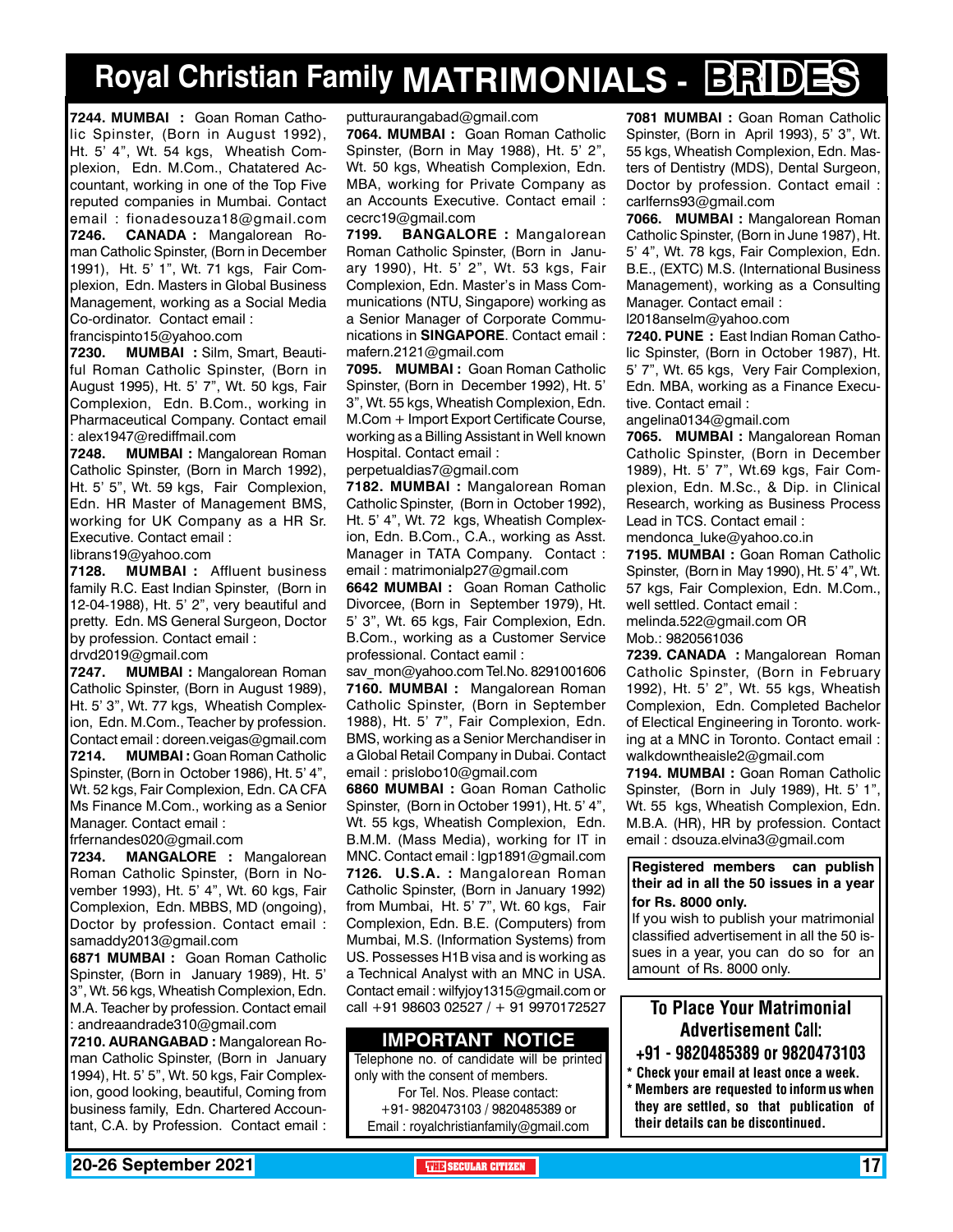(Contd.. from p. 15)

tion fills the earth air.

- I give you weakness as the earth weakens every day.
- I took away your comforts..

Your outings.

The things you would use to forget about the planet and its pain. And I made the world stop...

#### *And now...*

- China has better air quality..Skys are clear blue because factories are not spewing pollution unto the earth's air.
- The water in Venice is clean and dolphins are being seen. Because the gondola boats that pollute the water are not being used.
- YOU are having to take time to reflect on what is important in your life.
- Again I am not here to punish you.. I am here to Awaken you...
- When all this is over and I am gone... Please remember these moments..
- Listen to the earth.
- Listen to your soul.
- Stop Polluting the earth.

Stop Fighting among each other.

Stop caring about materialistic things. And start loving your neighbors.

Start caring about the earth and all its creatures.

Start believing in a Creator.

Because next time I may come back even stronger....

Signed,

**Coronavirus** 

### **Part X: THE PROGNOSIS FOR THE FUTURE**

The Corona crisis has exposed the chinks in our armour and accentuated the need for us to pool our resources

**Promote your products and services. Find new clients**

*Advertise in*

### **WHIS SECULAR CITIZEN**

*Contact:* **Tel.: +91 9820485389 / 9820473103** Email: secular@sezariworld.com and unitedly fight a common enemy. The subterfuge over the origin of the virus & the collusion of health regulating bodies & the blame game led to an aggravated crisis that could have been well nipped in the bud. These are ominous portents that do not bode well for our future well-being.

The current pandemic is not the first that humanity has faced neither will it be the last. The pandemic has highlighted more than ever before, man's utter helplessness against the ravages of nature whether it is cyclones, earthquakes, tornados, hurricanes or tsunamis or biological threats like the coronavirus. How do we ensure that such calamities are handled in the future with more maturity, foresight and medical competence?

Bill Gates' has made a further grim prediction on impending disasters in the years to come as a result of calamities caused by climate change where the death toll could be even greater than the pandemic. We have already seen this happening in China & Belgium/Germany where massive floods this year have caused unprecedented havoc. Similar destruction has been caused by wild fires in California and Greece. Another major threat predicted is - "Bio-terrorism. Somebody who wants to cause damage could engineer a virus and that means the cost, the chance of running into this is more than the naturally-caused epidemics like the current one.

It is never too late to mend our ways. As the corona crisis has proved,countries can ill-afford the high payouts in the wake of a calamity.

### **FRITE SECULAR CITIZEN**

News items, Articles, Stories, Opinions, interviews, Poems, etc. may be sent in -

on WhatsApp: +91 9820485389

Via Email: secular@sezariworld.com news@sezariworld.com seculardivo@gmail.com

by Post **The Secular Citizen** 99, Perin Nariman Street, 1st Floor, Fort, Mumbai 400001

Unless urgent steps are taken to stem the tide towards environmental degradation, we will continue to face the brunt of disasters in various forms that are threatening not only our existence on this planet, but the planet itself as global temperatures are projected to rise between 2.5-10 degrees Fahrenheit over the next century, according to the Intergovernmental Panel on Climate Change, a group of over 1,300 scientists from the U.S. and around the world.

Everything from wildlife, ecosystems, agriculture, and human health will all be affected on a global scale. Already the effect is felt worldwide. A global problem requires a global solution, and when it comes to protecting the environment for future generations, some countries are doing more than others. The Paris Agreement – a multinational accord to collectively combat global warming – is a step towards this end but will work only if countries abide by its various directives.

24/7 Wall St. created an index to measure environmental performance by countries using data from Yale University's 2018 Environmental Performance Index and the World Bank's "What a Waste Database." The measures that comprise this index range in scope and include air quality, water quality, biodiversity, wastewater treatment, carbon emissions, and proactive environmental policies. The countries that have ranked high on this Index are developing countries like Peru, Tunisia & Belarus besides the developed countries like Singapore, Hungary, US and the Scandinavian countries like Finland & Denmark which are ranked on the top.

Sustainability has been defined as meeting our own needs without compromising the ability of future generations to meet their own needs. The only legacy we can leave our children – the future generation is a world that is as pristine and unspoiled as our ancestors handed over to us. If we fail in this, we will be doing the greatest disservice to mankind and future generations will never forgive our apathy and neglect.

 $\bullet$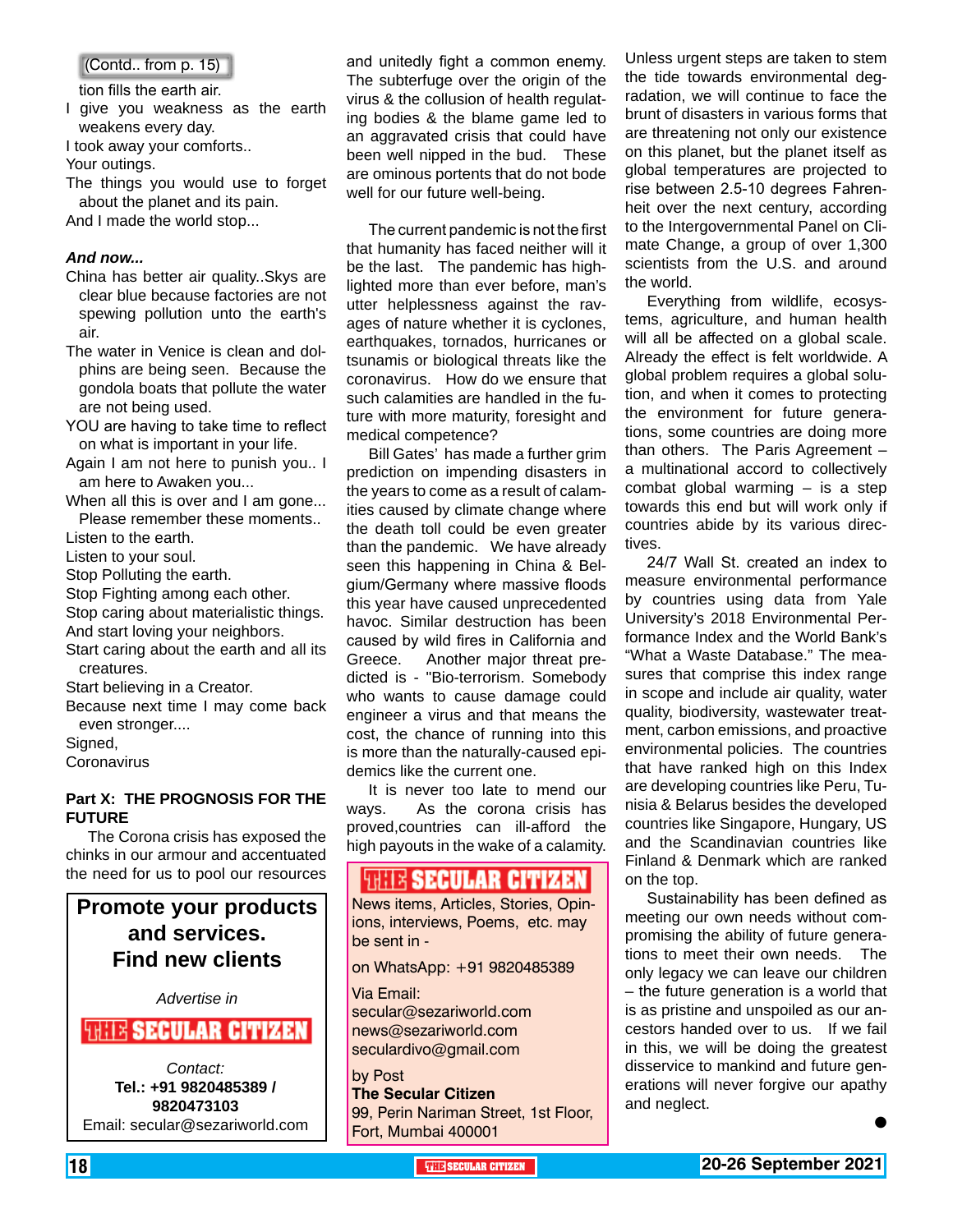### **Inviting Proposals for USA Settled Indian Christian Brides and Grooms**

### **Grooms**

MU291119 - Age 34, Edn. MBA., PG. MU111311 - Age 33, Edn. BE (IT) MU121586 - Age 50, Edn. M. Eng. MU311596 - Age 43, Edn. B.Sc., MU221671 - Age 35, Edn. ME., M.Tech. MS MU231795 - Age 42, Edn. MBA, PG., MS MU111888 - Age 35, Edn. Masters )IT) MU412052 - Age 30, Edn. ME., M.Tech. MU222121 - Age 32, Edn. M.Phil., Neu.Sc. MU112144 - Age 34, Edn. BE., B.Tech., MU212208 - Age 41, Edn. BE., B.Tech., MU332212 - Age 31, Edn. BE., B.Tech., (IT) MU212277 - Age 30. Edn. M.Sc., Masters MU332283 - Age 33. Edn. BE., (IT) MU122288 - Age 32. Edn. Masters. BE., MU142503 - Age 40 Edn. M.Sc., MU122509 - Age 36. Edn. MD., MS., (IT) MU112929 - Age 35. Edn. M.Sc., MU112936 - Age 30. Edn. ME., M.Tech., MS

### **Brides**

FU322205 - Age 30, Edn. M.Pharma.Mastrs FU112233 - Age 29, Edn. ME., M.Tech. FU232338 - Age 28, Edn. B.Sc., FU211009 - Age 32, Edn. BE., B.Tech. (IT) FU321130 - Age 36, Edn. MA., MBA. FU221208 - Age 32, Edn. M.Sc., Medical FU311427 - Age 35, Edn. MBA., PG., BE. FU221435 - Age 31, Edn. MD., MS. FU231576 - Age 29, Edn. Masters, MS., FU132065 - Age 29, Edn. M.Sc., FU332561 - Age 28, Edn. B.E., B.Tech., FU112658 - Age 27, Edn. M.Phil / Ph.D., FU122697 - Age 29, Edn. M.Sc., Computer FU142755 - Age 28, Edn. MD., MS., FU122970 - Age 29, Edn. ME., M.Tech., MS FU333045 - Age 26, Edn. Degree in Medical

Their profile, photos and contacts are available at Royal Christian Family

Those willing to settle in USA after marriage can contact : **Royal Christian Family, Tel.: +91 - 9820485389 / 9820473103**

### Ad. Rates for Thanksgiving

| <b>Colour</b>                               | <b>B/W</b>     |  |  |  |  |
|---------------------------------------------|----------------|--|--|--|--|
| <b>Rs. 800</b>                              | <b>Rs. 500</b> |  |  |  |  |
| i.e. 15 words $+$ 1 block(1 photo of saint) |                |  |  |  |  |
| <b>Rs. 400</b>                              | <b>Rs. 300</b> |  |  |  |  |
| <b>Rs. 1000</b>                             | <b>Rs. 700</b> |  |  |  |  |
| <b>Rs. 1000</b>                             | <b>Rs. 700</b> |  |  |  |  |
|                                             |                |  |  |  |  |

Contact: Tel.: +91 - 9820485389, 9820473103 THE SECULAR CITIZEN,

99, Perin Nariman Street, Fort, Mumbai - 400001

### **Thanksgiving**

**May the Sacred Heart of Jesus be Praised Adored, Glorified and Loved today and everyday throughout the world, now and forever.Amen!!** *Ask St. Clare for three favours two impossible and say nine Hail Mary's and the above prayer* 



*for 9 days with a lighted candle and publish on the 9th day your request will be granted no matter how impossible it is*

*—Roland D'Souza, Dubai*



*Thanks to Mother Teresa for the favours granted. Praying for more favours. —Stella & Joseph, Andheri*

**Thanksgiving**

### Keep Mosqueitos Away Use Medicated Mosquito Net



### **Sleep Naturally no coil, no liquid, no chemical sprays only medicated**

**mosquito net. use it for years**

**• Medicated mosquito net.**

- **You can use for 3-5 years. Safe for All.**
- **Manufactured as per WHOPES specification.**
- **No smell, no taste, any one can use.**
- **Available in Single & Double size Bed**
- **Provides long lasting protection against mosquitos and other insects.**

### **For Orders:**

**Call or WhatsApp: +91 - 9820485389 Email : secular@sezariworld.com**